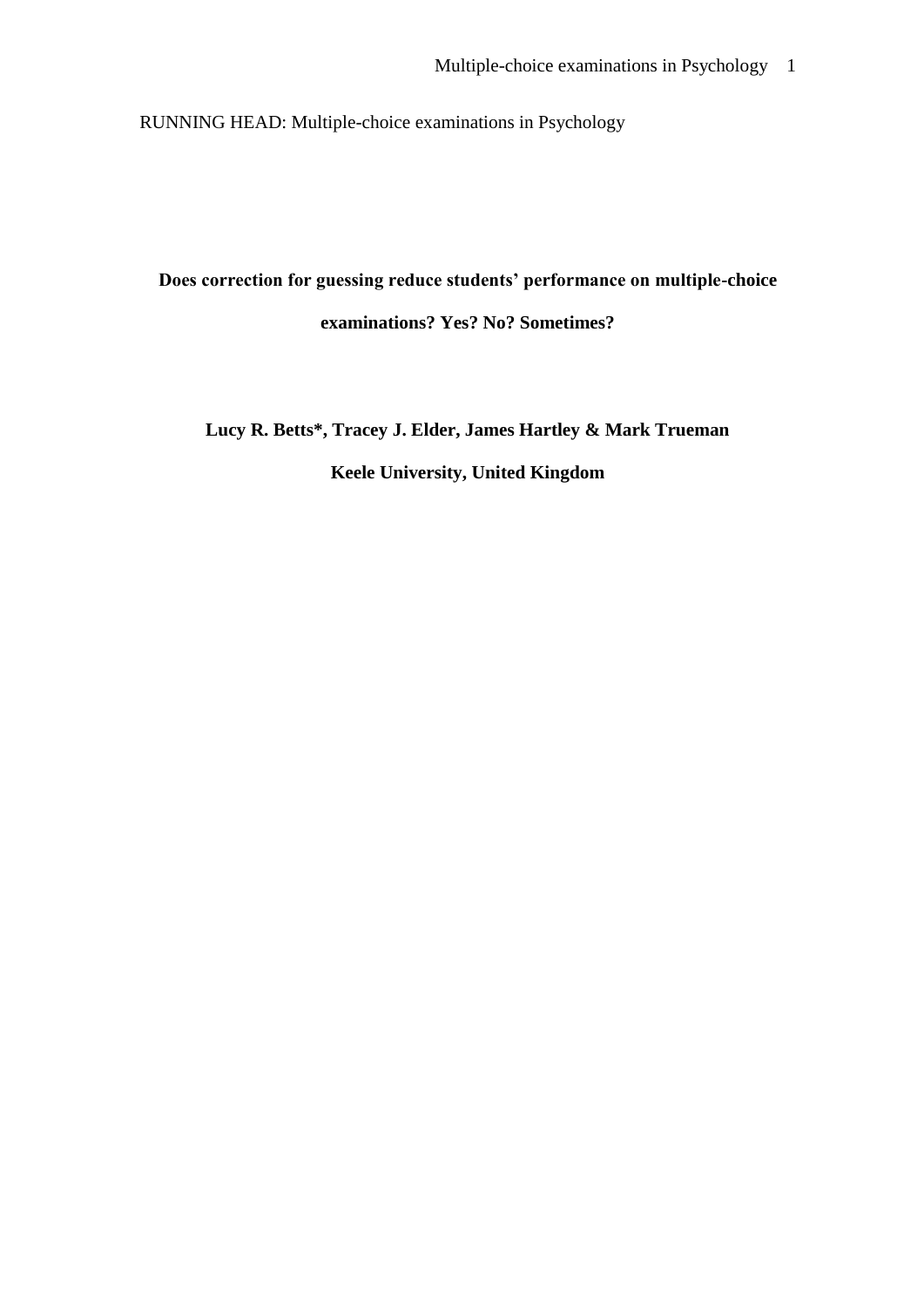#### Abstract

Multiple-choice (MC) examinations are becoming increasingly popular in higher education because they can be used effectively to assess breadth of knowledge in large cohorts of students. This present research investigated Psychology students' performance on, and experiences of, MC examinations with and without correction for guessing. In Study 1, data were collected from two cohorts of students across three Psychology MC examinations. The results revealed that students scored higher, and left fewer questions unanswered, when there was no correction for guessing. Furthermore, when the correction for guessing was removed from the theory MC examination, students who were told there was no correction for guessing did better than those told there was a correction. In addition, there was limited evidence of gender differences, with female students performing significantly better on one MC examination than males. In Study 2, a further set of first-year Psychology students reported their experiences of correction for guessing on open-book and closed-book MC examinations. Students reported feeling less anxious and more confident on the openbook MC examination. The findings of both of these studies have implications for instructors deciding whether or not correction for guessing is appropriate, and for the advice to be given to students preparing for MC examinations.

*Keywords:* Multiple-choice examinations, gender differences, correction for guessing, Psychology, open-book examinations, closed-book examinations, negative marking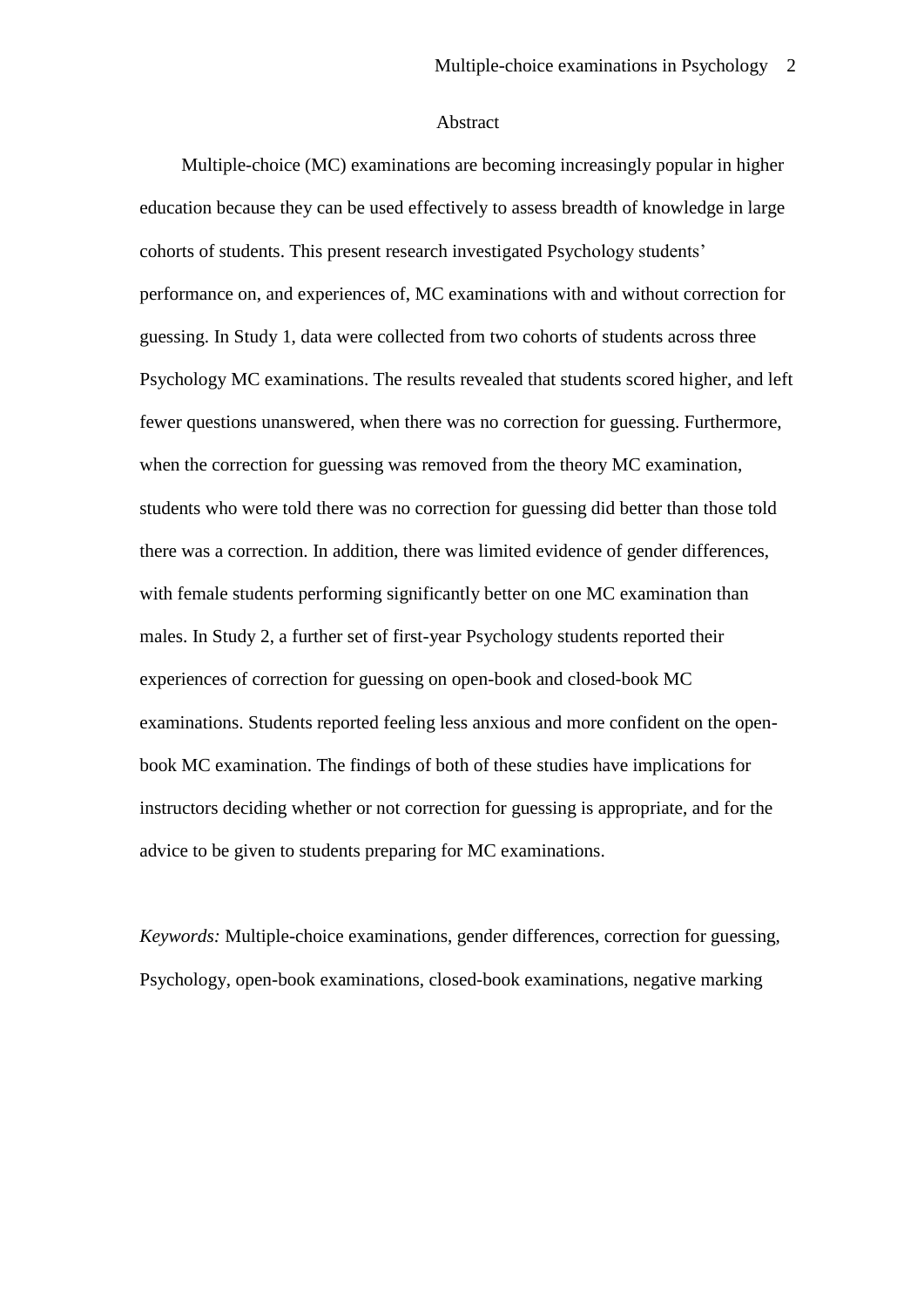# **Does correction for guessing reduce students' performance on multiple-choice examinations? Yes? No? Sometimes?**

The use of multiple-choice (MC) examinations is becoming widespread within education and it is a practice that is viewed favourably by both instructors and students (Simkin & Kuechler, 2005). Instructors recognise the ability of MC examinations to: (1) examine efficiently large cohorts of students, (2) assess a broad array of topics in a single examination, and (3) give relatively quick feedback compared to other more traditional modes of assessment (Bush, 2001; Nicol, 2007; Simkin & Kuechler, 2005; Williams & Clark, 2004). Furthermore, through randomly selecting the order of question presentation for individual students, MC examinations can serve to reduce the growing concern about student cheating in examinations (see Simkin & Kuechler, 2005). Students regard MC examinations favourably because: (1) they are perceived as objective, (2) marks can be improved through making correct guesses, and (3) it is possible for students to gain marks on MC tests even if they do not reach the end of the paper in the allotted time (Simkin & Kuechler, 2005).

Despite the apparent benefits of MC examinations for both instructors and students, Burton (2005) urges that these examinations be used cautiously. MC examinations, it is argued, typically promote 'surface' rather than 'deep' learning (Nicol, 2007; Scouller, 1998; Williams & Clark, 2004) and fail to assess students' critical and communication skills (Paxton, 2000). MC examinations also fail to test students' ability to develop an argument – a skill actively encouraged in higher education (Paxton, 2005; Simkin & Kuechler, 2005). Additionally, there are concerns that students tend to perform better in MC examinations than in other 'traditional' types of assessment such as essay-based examinations (Downs, 2006; Simkin & Kuechler, 2005). However, this is not always the case (see Hartley, Betts & Murray, 2007).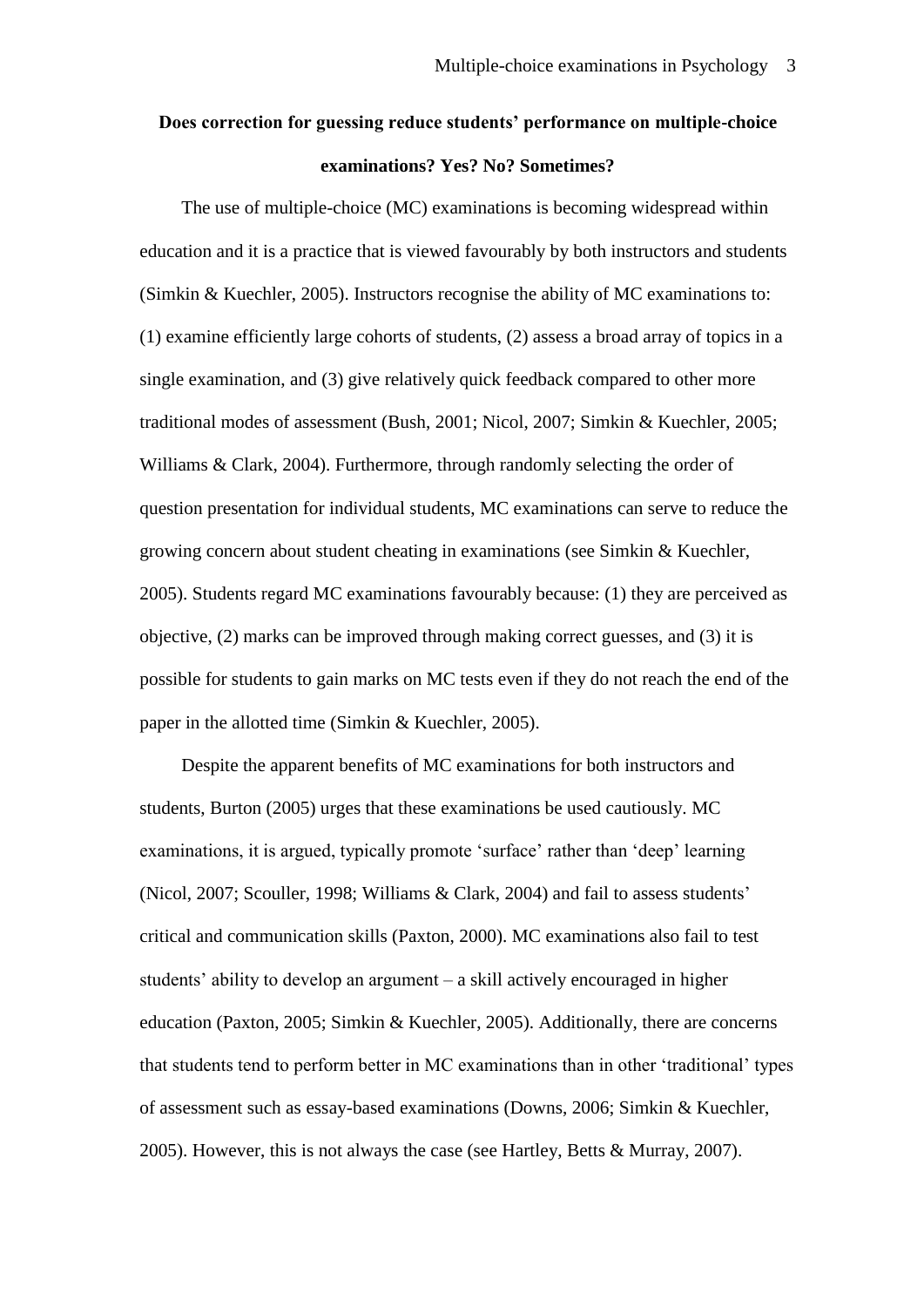One of the most widely voiced concerns about MC examinations is that students can answer correctly through guessing and thereby receive relatively higher marks, even when they know little of the area (Budescu & Hillel, 1993; Diamond & Evans, 1973; Frary, 1988). Paxton (2000) argues that if a student does select a correct answer the extent of their knowledge and understanding of the topic remains unclear – and this is even more problematic if the guess happens to be right. Indeed, some researchers argue that, when there is no correction for guessing, the best strategy is for students' to guess if they are unsure of the answer (Burton & Miller, 1999). Therefore, students' performance on MC examinations may not be an accurate reflection of their ability because students can achieve artificially inflated scores through guessing (Bush, 2001). Guessing also has implications for the reliability of MC examinations through the introduction of a random element (Burton, 2001, 2005). Further, test reliability is also influenced by length and the quality of items (Burton, 2004). According to Burton (2002, 2004, 2005), establishing the reliability of a MC examination is crucial to ensure that the test does what it claims to – that is to assign marks that accurately represent the students' performance.

To overcome these concerns, many MC examinations are now scored with a correction for guessing (where a percentage of a mark is deducted for each incorrect answer) or with negative marking (where whole marks are deducted for incorrect answers). Crucially, for both of these marking criteria, when a student chooses not to guess and a question is left unanswered, no proportion of a mark is deducted. The rationale behind these marking criteria is that students know that they will lose marks for incorrect answers and this reduces the likelihood of students guessing. Furthermore, correction for guessing or negative marking criteria also penalise students' misinformation whilst having little effect on the overall reliability of the examination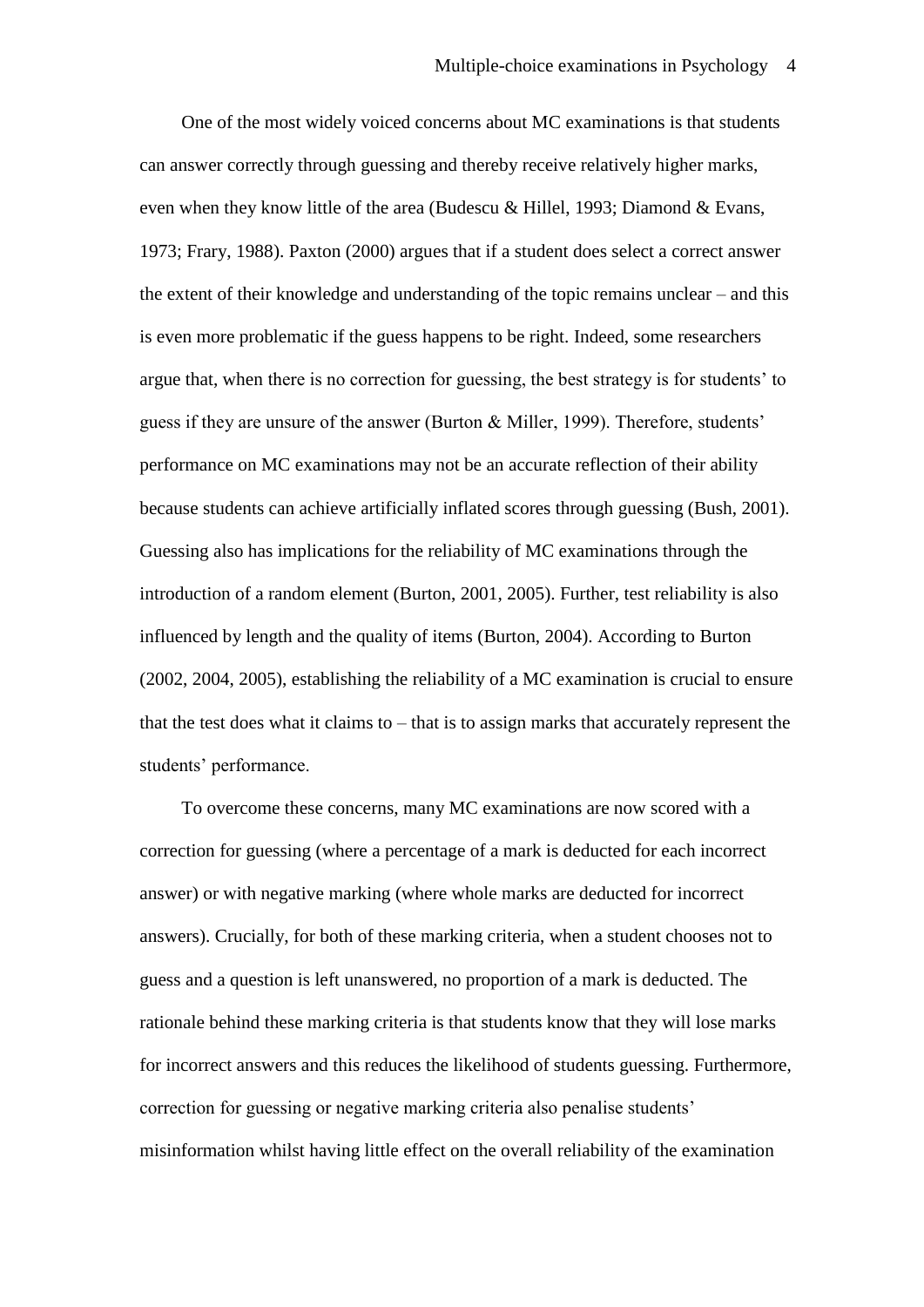(Burton, 2004, 2005). Moreover, some authors argue that by implementing correction for guessing, MC examinations may be measuring students' answering strategies and risk taking behaviours rather than their subject specific knowledge (Budescu & Bar-Hillel, 1993; Hammond McIndie, Sansome & Spargo, 1998; Walker & Thompson, 2001). Also, from the students' perspective, another implication of such marking criteria is that partial knowledge is not rewarded in most MC examinations compared to essay-based examinations (Bush, 2001).

As the use of correction for guessing becomes more common, the effect of introducing such schemes on students' perceptions and performance should not be overlooked. Traditionally, in study guides, students have been told 'not to guess' when correction for guessing is implemented (e.g., Collins & Kneale, 2004; Freeman & Stone, 2006). However, Hammond et al. (1998) conclude that this advice does not facilitate students' performance and that students should be advised to guess if they have limited knowledge (e.g., if students know that two of four options may be correct) because such a strategy is rewarded through better performance. Further, Budescu and Bar-Hillel (1993) conclude, through theoretical modelling, that students should be *encouraged* to guess as this will serve to increase their scores. However, this effect has yet to be examined by measuring or manipulating students' performance on MC examinations.

Students' performance on MC examinations may also be influenced by a number of factors including gender, language ability, and examination format (Paxton, 2000; Simkin & Kuechler, 2005). Some studies report that males tend to outperform females on MC examinations (Anderson, 2002; Ben-Shakhar & Sinai, 1991; Bridgeman & Lewis, 1994), others report that females outperform males on MC examinations (Hartley et al., 2007), whereas others report no gender differences (Greene, 1997).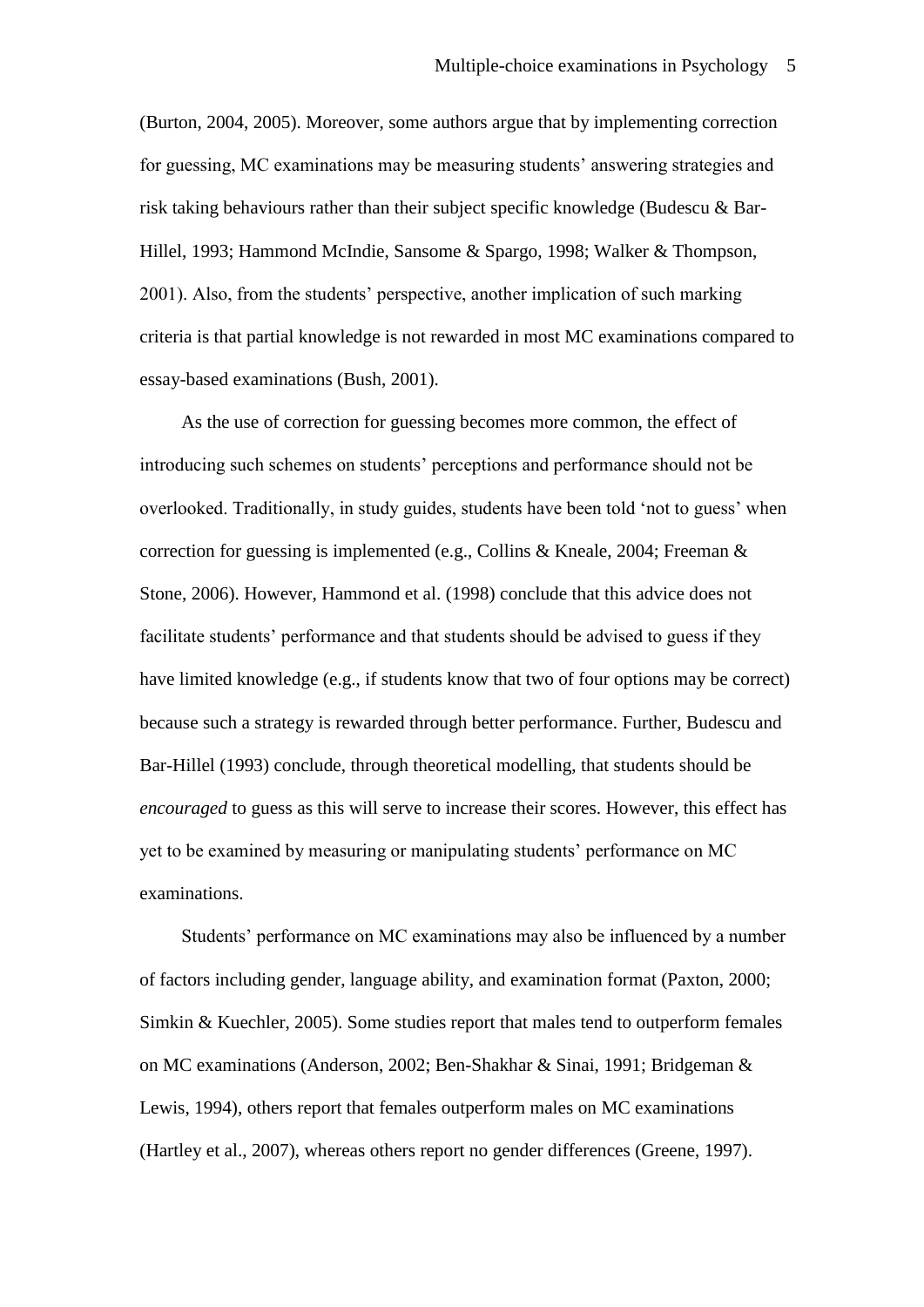There are two possible explanations for these mixed findings. First, gender differences may emerge because, when there is correction for guessing, males typically leave fewer questions unanswered and this may serve to increase their scores (Anderson, 2002; Ben-Shakhar & Sinai, 1991; Von Schrader & Ansley, 2006). Second, it may be that these differences in performance result from the different topics assessed in MC examinations rather than from gender differences *per se*. In support of this argument, the MC examination reported by Hartley et al. (2007) assessed students' knowledge of neuropsychology, whereas the MC examination reported by Anderson (2002) assessed constructs aligned with mathematical ability.

MC examination performance may also vary as a function of the examination format. Specifically, some MC examinations are open-book, where students can take course materials into the examination, whereas other MC examinations are closedbook, where they cannot. Some argue that open-book examinations are useful to student learning because they reduce rote learning and foster higher-order thinking (Shine, Kiravu & Astley, 2004; Theophilides & Koutselini, 2000). Interestingly, most students perceive open-book and closed-book examinations to be of equal difficulty (Theophilides & Dionysiou, 1996). This may be because past experience has taught students that open-book examinations tend to foster an unrealistic sense of confidence and, consequently, they may prepare less for these examinations than for closed-book examinations, resulting in reduced performance (Ioannidou, 1997; Theophilides & Dionysiou, 1996; Theophilides & Koutselini, 2000).

#### *The current research*

This paper presents two studies on these issues. In Study 1, we examine the implications of correction for guessing<sup>1</sup>, including the number of questions left unanswered and gender differences in students' performance, on MC examinations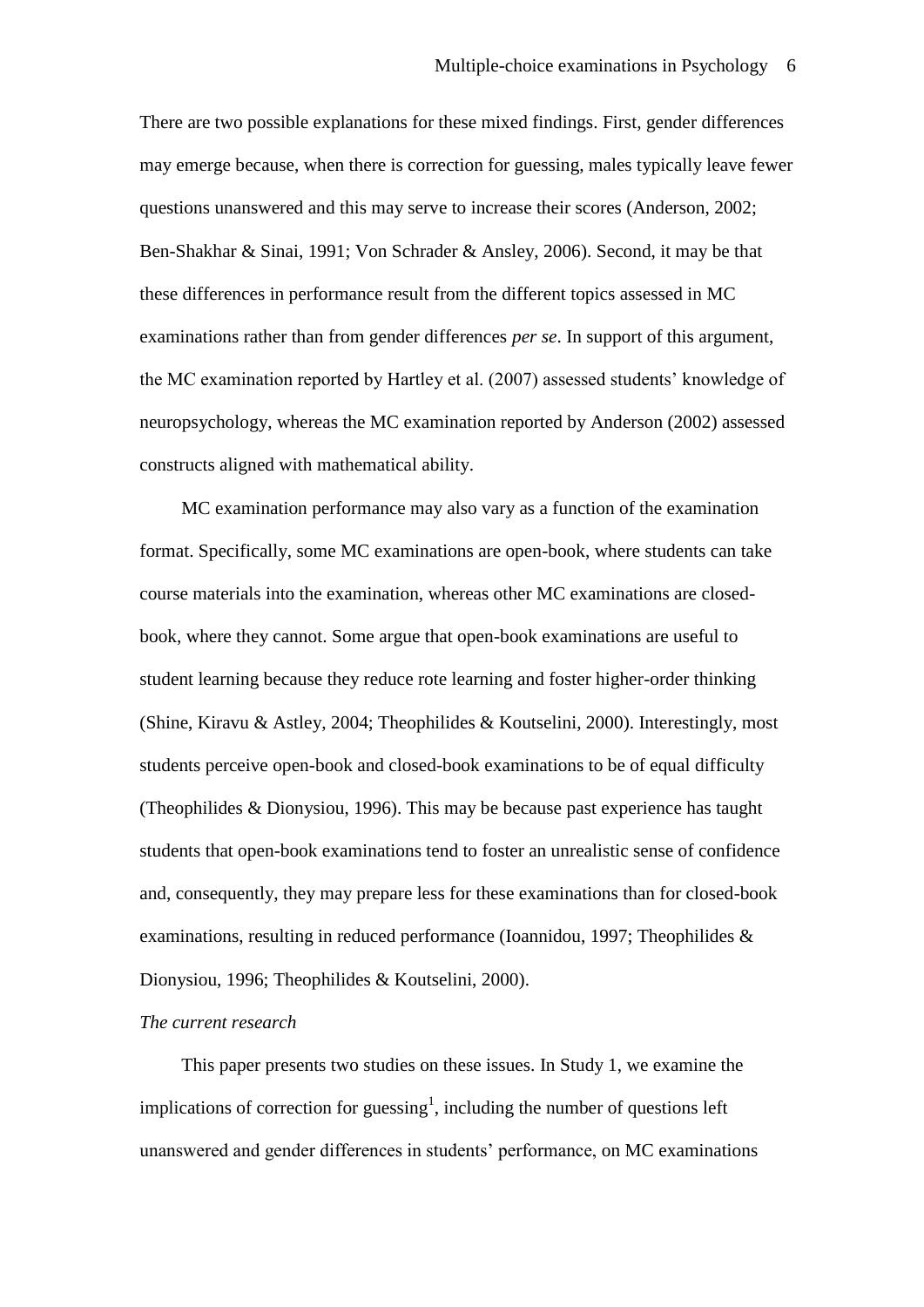designed to assess students' knowledge of Psychology theory and research methods. In Study 2, because previous research suggests differences in students' performance emerge according to whether examinations are open-book or closed-book, we examine students' perceptions of correction for guessing across open-book and closed-book MC examinations.

### Study 1

Study one investigated the effects of different marking strategies on students' performance on MC examinations with two cohorts of first- and second- year Psychology undergraduates studying theory and research methods modules. We were able to do this for two reasons. First, the content of the modules assessed by the examinations was broadly consistent for the two cohorts and the questions for the two examinations were drawn from the same test bank. Second, with the first cohort of students there was no correction for guessing and the students were not told of any correction made for guessing. As such, this cohort could feel more relaxed about guessing as there was no penalty imposed. However, correction for guessing was introduced for these MC examinations the following academic year and, therefore, correction for guessing was used with the second cohort and the students were informed of this new procedure. This second cohort, therefore, had to consider the advantages and disadvantages of guessing depending on their confidence in their answers. To discourage guessing, a third of a mark was deducted from the students overall score for each incorrect answer.

Study 1 was designed to examine four main areas:

(1) how students performed on MC examinations before and after the correction for guessing policy was implemented (cohort one versus cohort two);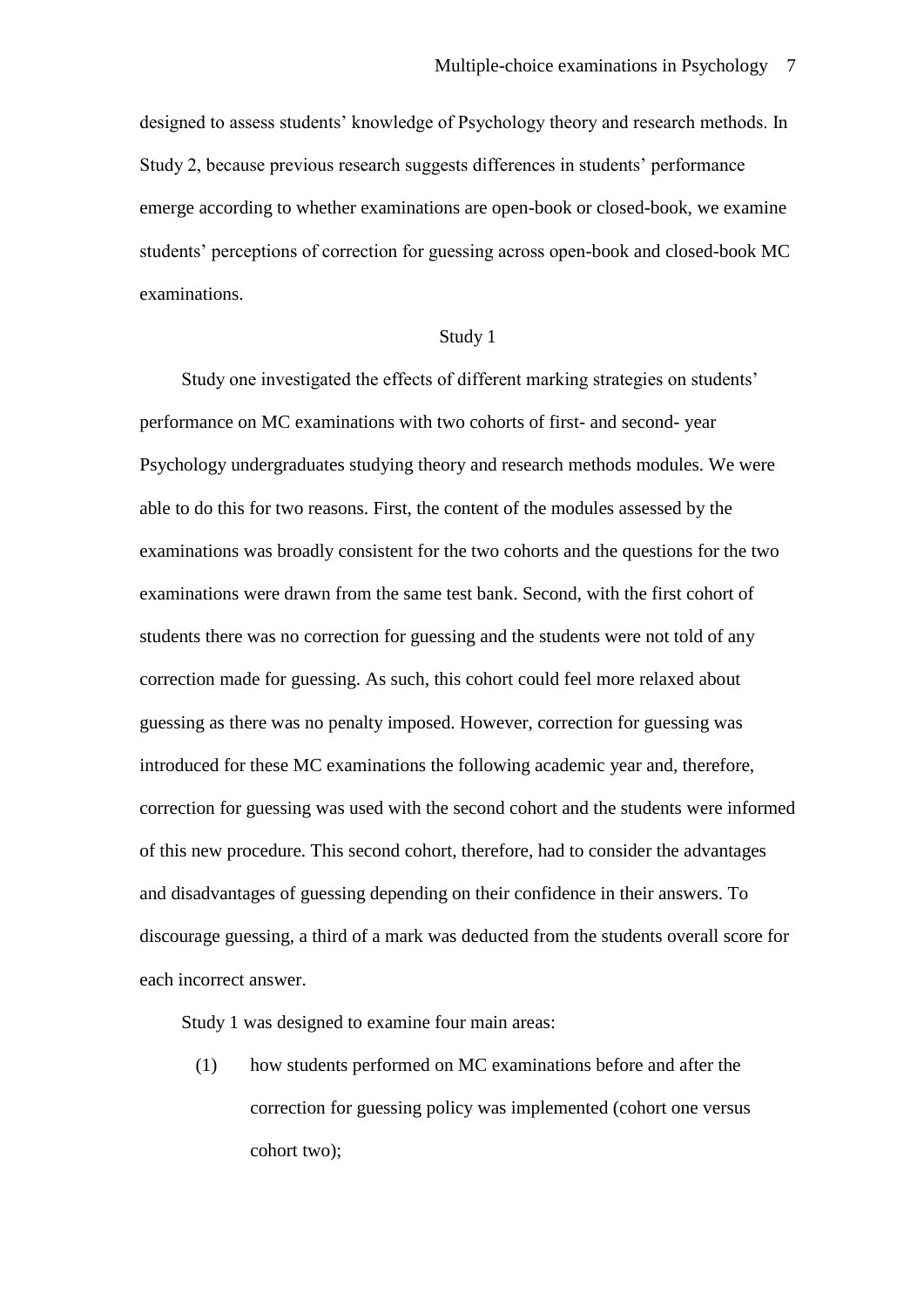- (2) the pattern of blank responses before and after the implementation of correction of guessing (cohort one versus cohort two);
- (3) the performance of students when correction for guessing was *implemented* without the students' knowledge (cohort one);
- (4) the performance of students when correction for guessing was *removed* without the students' knowledge (cohort two);

The purpose of the latter two points was to examine whether differences emerged when students were, and were not, aware of the correction for guessing procedure. Further, through examining the data, it was possible to examine whether or not the students' strategies for accommodating the correction for guessing were academically successful. Finally, because of the controversy surrounding gender differences on MC examination performance (Anderson, 2002; Ben-Shakhar & Sinai, 1991; Bridgeman & Lewis, 1994; Greene, 1997; Hartley et al., 2007), Study 1 also examined gender differences across the four areas outlined.

## Method

Data were collected from two cohorts of undergraduate Psychology students for three MC examinations from three different modules. Table 1 shows the numbers of students who participated in each examination by cohort and gender. For each module, the MC examination represented one of a range of components used to assess students' overall performance. The modules were all part of a Dual Honours Psychology course at Keele University in the UK.

------------------------------

Insert Table 1 here

-------------------------------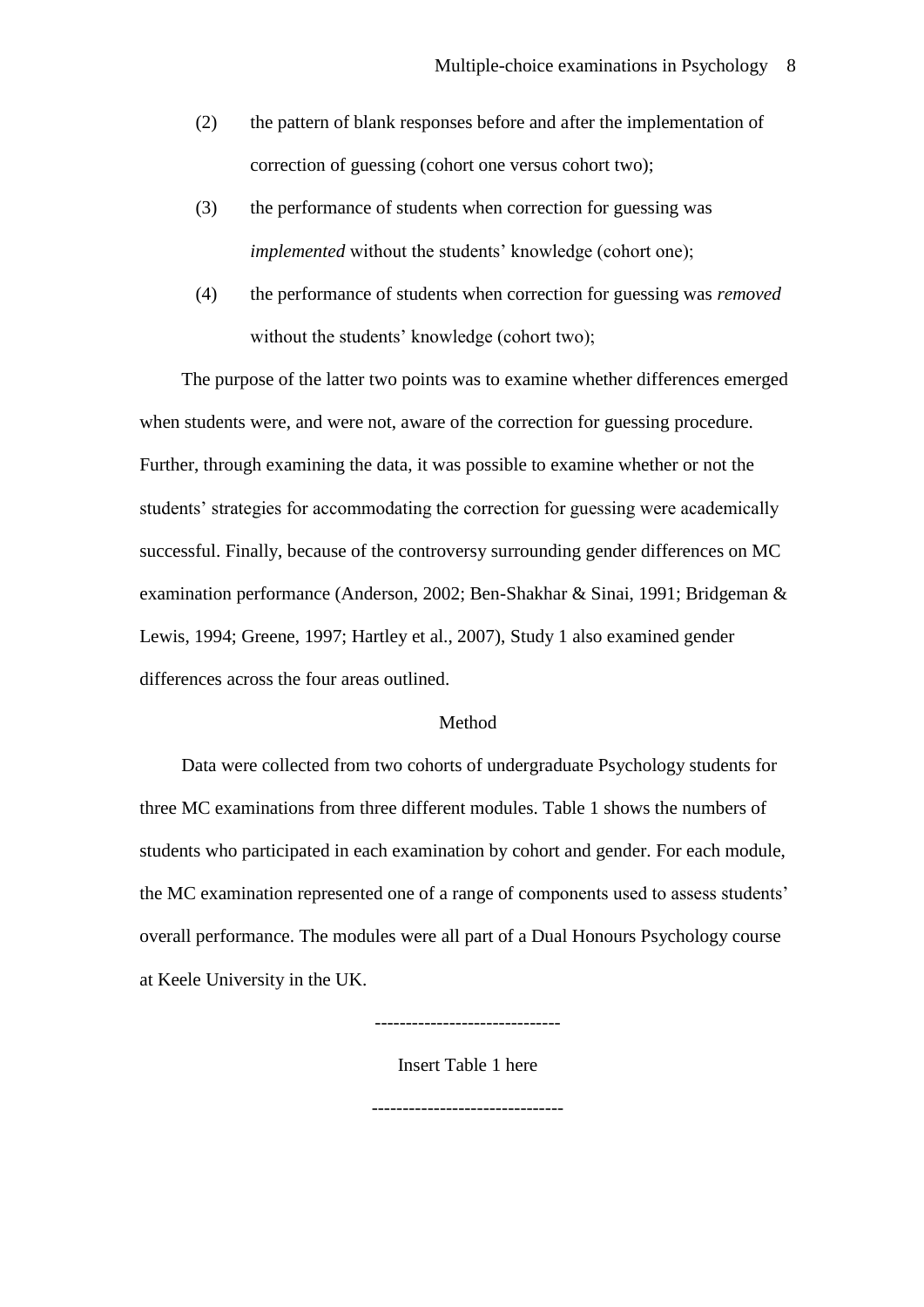The first cohort of students were informed that there was no correction for guessing and the second cohort of students were informed that there was correction for guessing. The number of questions within the MC examinations ranged from 42 to 75. For both cohorts, the first-year research methods MC examination was open-book whereby students could refer to course textbooks and lecture notes during the examination. The other two MC examinations (first-year theory and second-year research methods) were closed-book. For all MC examinations there was a list of four possible answers for each question lettered from A to D. Those who were informed of the correction for guessing were told: "You should note that responses on this examination are weighted. You will be given one mark for each correct answer and will have a third of a mark deducted for each incorrect answer. Unanswered questions will receive a mark (weighting) of zero". When there was no correction for guessing no such instructions were given to the students.

#### *Data coding*

For each MC examination script, the percentage of correct answers with no correction for guessing, the percentage of correct answers with correction for guessing (i.e., with a third of a mark deducted for each incorrect answer) and the percentage of unanswered questions were calculated. Percentages were used because the number of questions varied across the MC examinations.

#### Results

The difference in students' scores on the MC examinations was investigated when there was no correction for guessing and when there was correction for guessing. In both cases, students were aware of this information and therefore it is safe to assume that the latter cohort may have guessed at their answers to a lesser extent.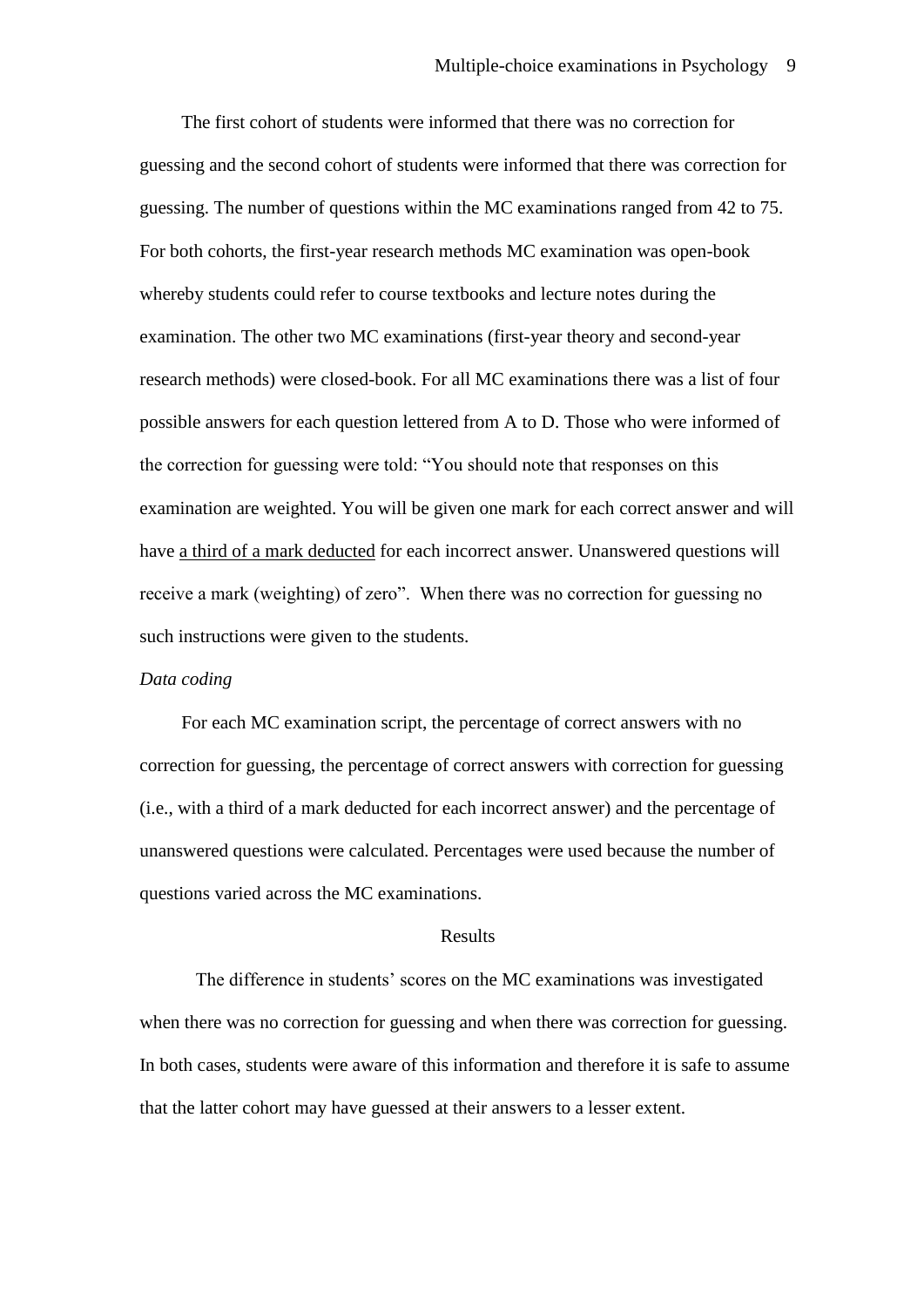Insert Table 2 here

-------------------------------

------------------------------

Table 2 shows the means and standard deviations for performance according to MC examination and marking criteria implemented. For each MC examination, 2 (correction: correction versus no correction) x 2 (gender: male versus female) unrelated ANOVAs were used to examine the effect of correction for guessing and gender. The results showed that there was a significant main effect for correction for guessing for the first-year theory MC examination,  $F(1, 520) = 167.37, p < .001, \eta^2 = .237$ ; the firstyear research methods MC examination  $F(1, 512) = 35.07$ ,  $p < .001$ ,  $\eta^2 = .064$ ; and the second-year research methods MC examination,  $F(1, 415) = 46.92$ ,  $p < .001$ ,  $\eta^2 = .102$ . In all cases students who were not subjected to the correction for guessing scored higher marks on the MC examinations than those students who were subjected to the correction for guessing.

The results for gender were mixed. For the first-year theory MC examination there was a main effect of gender,  $F(1, 520) = 5.68$ ,  $p = .018$ ,  $\eta^2 = .011$ , with females scoring higher than males ( $M_{\text{Females}} = 47.09$ ,  $SD = 15.28$ ;  $M_{\text{Males}} = 43.87$ ,  $SD = 14.23$ ). However, for the first-year research methods MC examination there was no significant difference in students' scores comparing males ( $M = 59.69$ ,  $SD = 14.92$ ) and females  $(M = 62.04, SD = 14.80), F(1, 512) = 1.78, p = .18, \eta^2 = .003$ . Similarly, for the secondyear research methods MC examination, there was no significant difference in students' scores comparing males ( $M = 54.96$ ,  $SD = 14.70$ ) and females ( $M = 52.99$ ,  $SD = 15.28$ ),  $F(1, 415) = .39, p = .53, \eta^2 = .001.$ 

Across all three MC examinations, it is evident that students scored higher when there was no correction for guessing than when there was correction for guessing.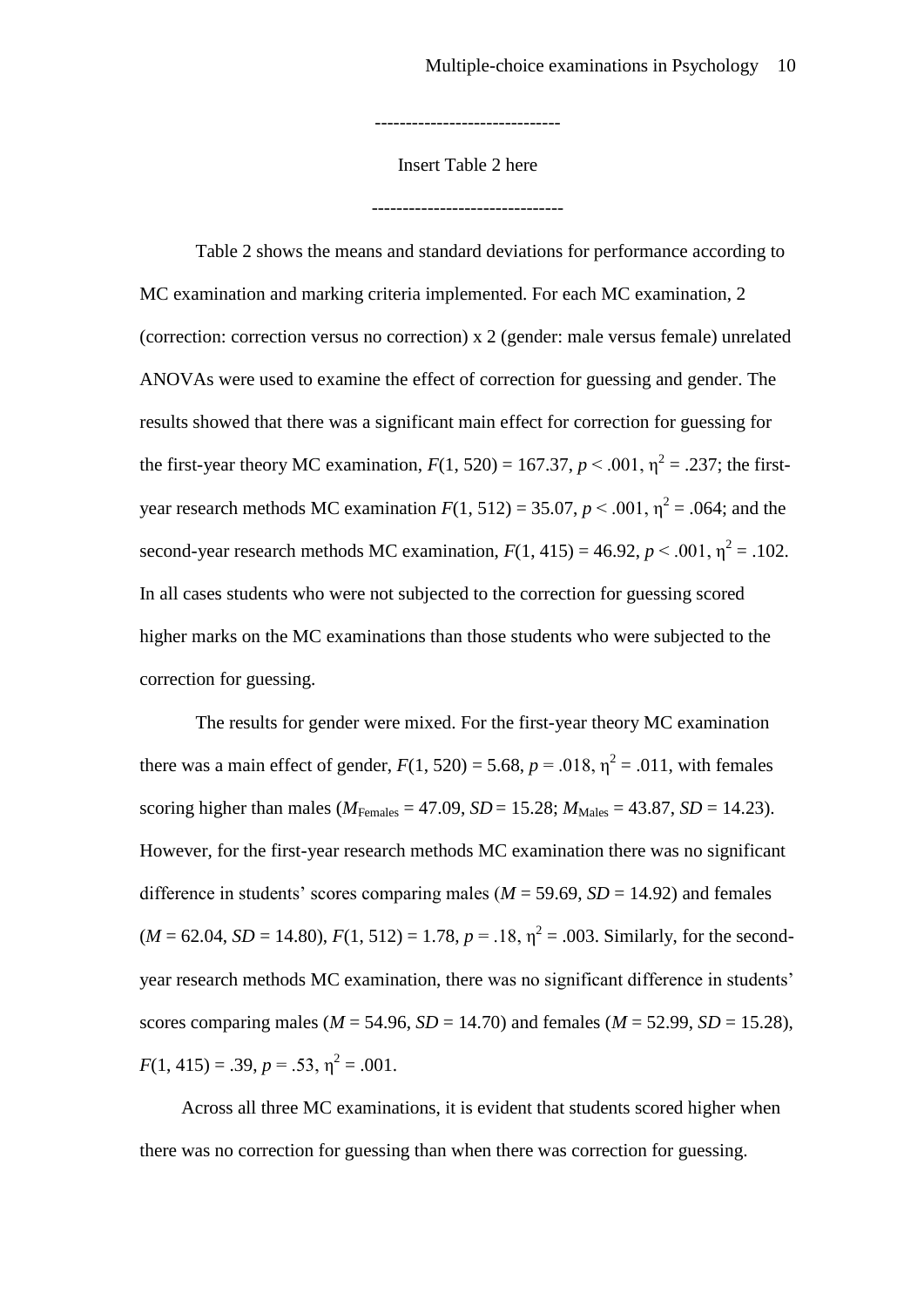However, the difference in overall response pattern remains unclear from these analyses. In other words, these data do not tell us whether different response strategies were used depending on the instructions given to students. To study this a series of 2 (correction: correction versus no correction) x 2 (gender: male versus female) unrelated ANOVAs were used to investigate whether significant differences emerged for the percentage of questions left unanswered according to marking criteria and gender<sup>2</sup>. Table 3 displays the means and standard deviations for the percentages of questions left unanswered for all three examinations.

------------------------------

Insert Table 3 here

-------------------------------

The analyses showed that there was a main effect of correction for guessing on the percentage of questions left unanswered for the first-year theory MC examination,  $F(1, 520) = 316.75$ ,  $p < 0.01$ ,  $\eta^2 = .379$ ; the first-year research methods MC examination  $F(1, 512) = 225.08, p < 0.001, \eta^2 = .305$ ; and the second-year research methods MC examination  $F(1, 415) = 189.85$ ,  $p < 0.01$ ,  $\eta^2 = .252$ . Taken together these results suggest that when students are told that there is correction for guessing there are a significantly higher number of unanswered questions than when students are told there is no correction for guessing. In particular, 13% - 22% of the questions were left unanswered when there was correction for guessing. There were no gender differences in these results, suggesting that males and females leave an approximately equal percentage of questions unanswered.

The results presented so far indicate that students scored higher and left fewer questions unanswered when there was no correction for guessing. The next stage in the analysis was designed to examine the effects of changing the marking criteria once the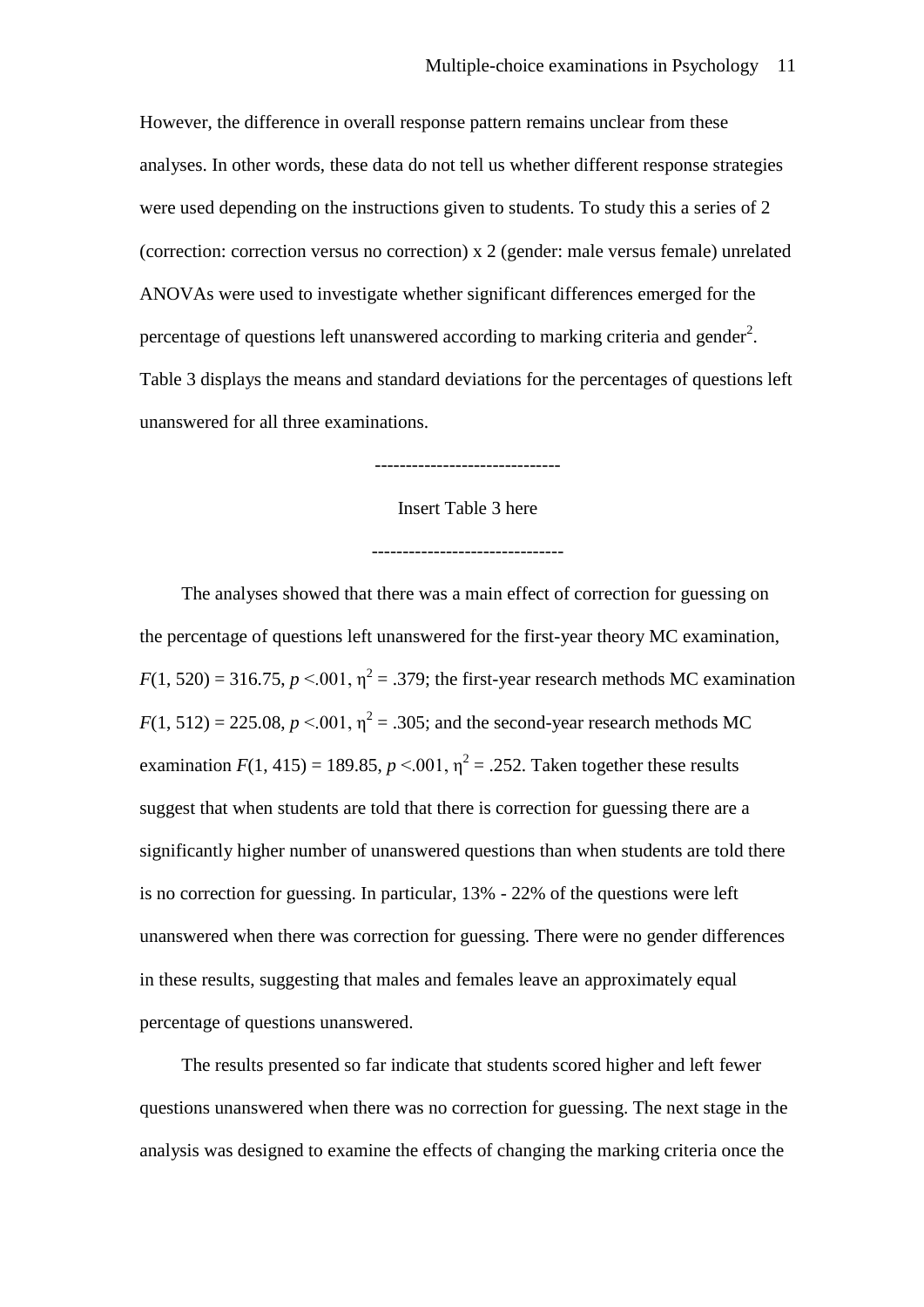students had sat the examination. Specifically, in the first instance we examined the effect on students' scores of *introducing* correction for guessing after the students had been informed that there was *no* correction for guessing. In the second instance, we investigated the effect on students' scores of *removing* the correction for guessing when students had been told that there *was* correction for guessing. Gender differences in scores were also examined alongside these changes to the marking criteria.

#### *The effect of introducing correction for guessing on those not aware*

To examine whether performance changed when introducing correction for guessing when students were not aware of this procedure compared to when students were aware, 2 (correction: aware versus unaware) x 2 (gender: male versus female) unrelated ANOVA's were conducted for each MC examination. Table 4 displays the means and standard deviations for students' scores according to marking criteria and MC examination.

> ------------------------------ Insert Table 4 here

-------------------------------

For the first-year theory MC examination there was no main effect of correction for guessing,  $F(1, 520) = .41$ ,  $p = .52$ ,  $\eta^2 = .001$ . Therefore, it seems that applying the correction for guessing to those students not aware that this marking strategy would be used did not significantly reduce their scores. This suggests that leaving several answers blank does not improve scores in the MC theory examination. However, there was a marginal main effect of correction for guessing for the first-year research methods MC examination,  $F(1, 512) = 2.79$ ,  $p = .096$ ,  $\eta^2 = .005$ . Contrary to the pattern of results for the theory MC examination, students scored marginally *higher* when they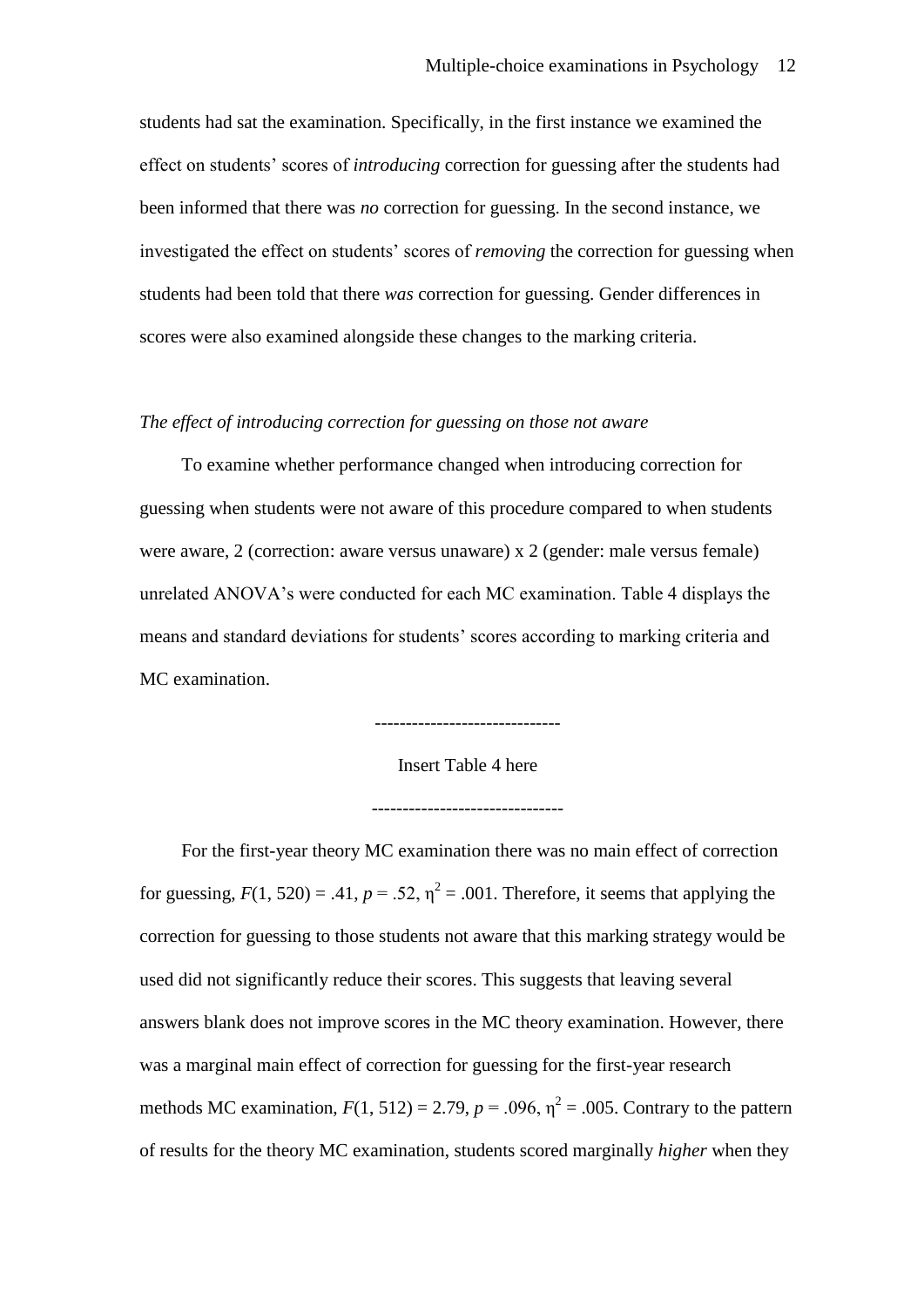were aware of the correction for guessing than when they were not. Therefore, students scored lower when the correction for guessing was implemented without their knowledge, although this was still not statistically significant. For the second-year research methods MC examination, there was no significant difference in students' scores between those aware of the correction and those not aware,  $F(1, 415) = .38$ ,  $p =$ .54,  $\eta^2 = .001$ .

Looking at the effect of gender, females tended to score higher on the theory MC examination ( $M = 39.50$ ,  $SD = 14.47$ ) than males ( $M = 35.88$ ,  $SD = 13.49$ ) regardless of whether students were aware of the correction for guessing,  $F(1, 520) = 6.22$ ,  $p = .013$ ,  $\eta^2$  = .012. However, for the first-year research methods examination there was no significant difference in scores when comparing males ( $M = 54.23$ ,  $SD = 15.82$ ) and females ( $M = 56.14$ ,  $SD = 16.16$ ),  $F(1, 512) = 1.56$ ,  $p = .21$ ,  $\eta^2 = .003$ . Similarly, for the second-year research methods examination there was no significant difference in scores when comparing males ( $M = 48.51$ ,  $SD = 14.40$ ) with females ( $M = 47.10$ ,  $SD = 15.86$ ),  $F(1, 415) = .70, p = .41, \eta^2 = .002.$ 

# *The effect of removing the correction for guessing on those who believed correction would be applied*

Students' scores were also examined when the correction for guessing was removed. So, for one cohort this would have meant that they were informed that correction for guessing was to be applied, when in fact it was not. The other cohort was informed that there was no correction for guessing and, in this case, none was applied. Table 5 displays the means and standard deviations for students' scores according to marking criteria and MC examination.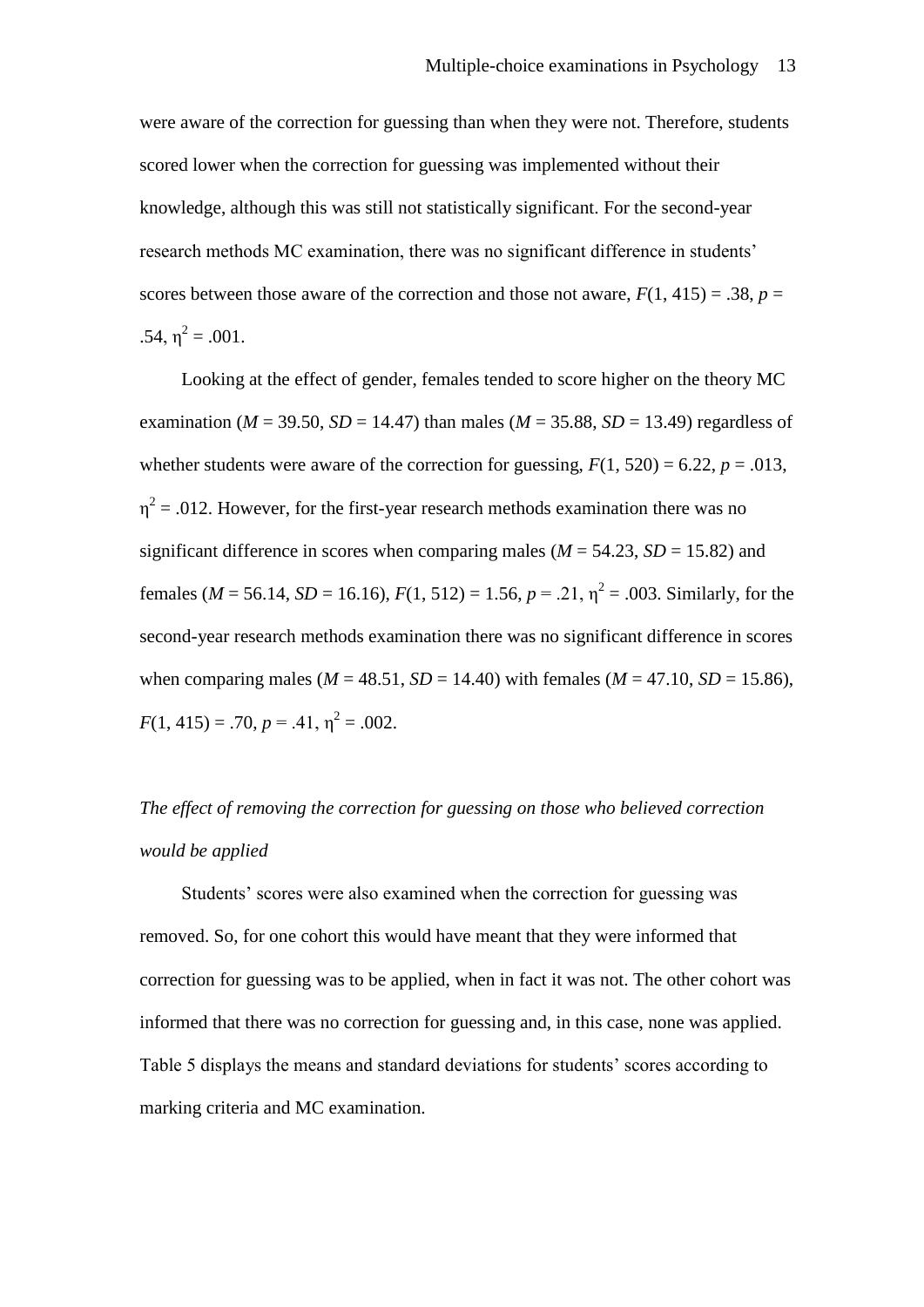Insert Table 5 here

-------------------------------

------------------------------

For the first-year theory examination, there was a significant main effect of the removal of the correction for guessing  $F(1, 520) = 17.62$ ,  $p < .001$ ,  $\eta^2 = .033$ . Students scored significantly higher when they were aware that there would be no correction for guessing than students who thought correction for guessing would be applied when in fact it was not. This suggests that because students think there will be correction for guessing they leave questions unanswered, which then has a detrimental effect on scores. For the first-year research methods examination there was no main effect of removing the correction for guessing,  $F(1, 512) = .63$ ,  $p = .43$ ,  $\eta^2 = .001$ , so students who were aware there was no correction for guessing scored equally as well as those students who thought correction for guessing would be applied when in fact it was not. Similarly, for the second-year research methods examination there was no main effect of removing the correction for guessing,  $F(1, 415) = 2.02$ ,  $p = .16$ ,  $\eta^2 = .005$ .

Looking at the effects of gender, for the first-year theory examination, females (*M*  $= 52.51, SD = 11.85$ ) scored significantly higher than males ( $M = 49.68$ ,  $SD = 10.75$ ,  $F(1, 520) = 5.85$ ,  $p = .016$ ,  $\eta^2 = .011$ . For the first-year research methods examination there was no significant difference in scores when comparing males ( $M = 63.82$ ,  $SD =$ 12.80) with females ( $M = 65.53$ ,  $SD = 12.76$ ),  $F(1, 512) = 1.63$ ,  $p = .20$ ,  $\eta^2 = .003$ . Again, for the second-year research methods examination there was no significant difference in scores when comparing males ( $M = 59.77$ ,  $SD = 11.85$ ) with females ( $M =$ 58.24,  $SD = 12.64$ ),  $F(1, 415) = .84$ ,  $p = .36$ ,  $\eta^2 = .002$ .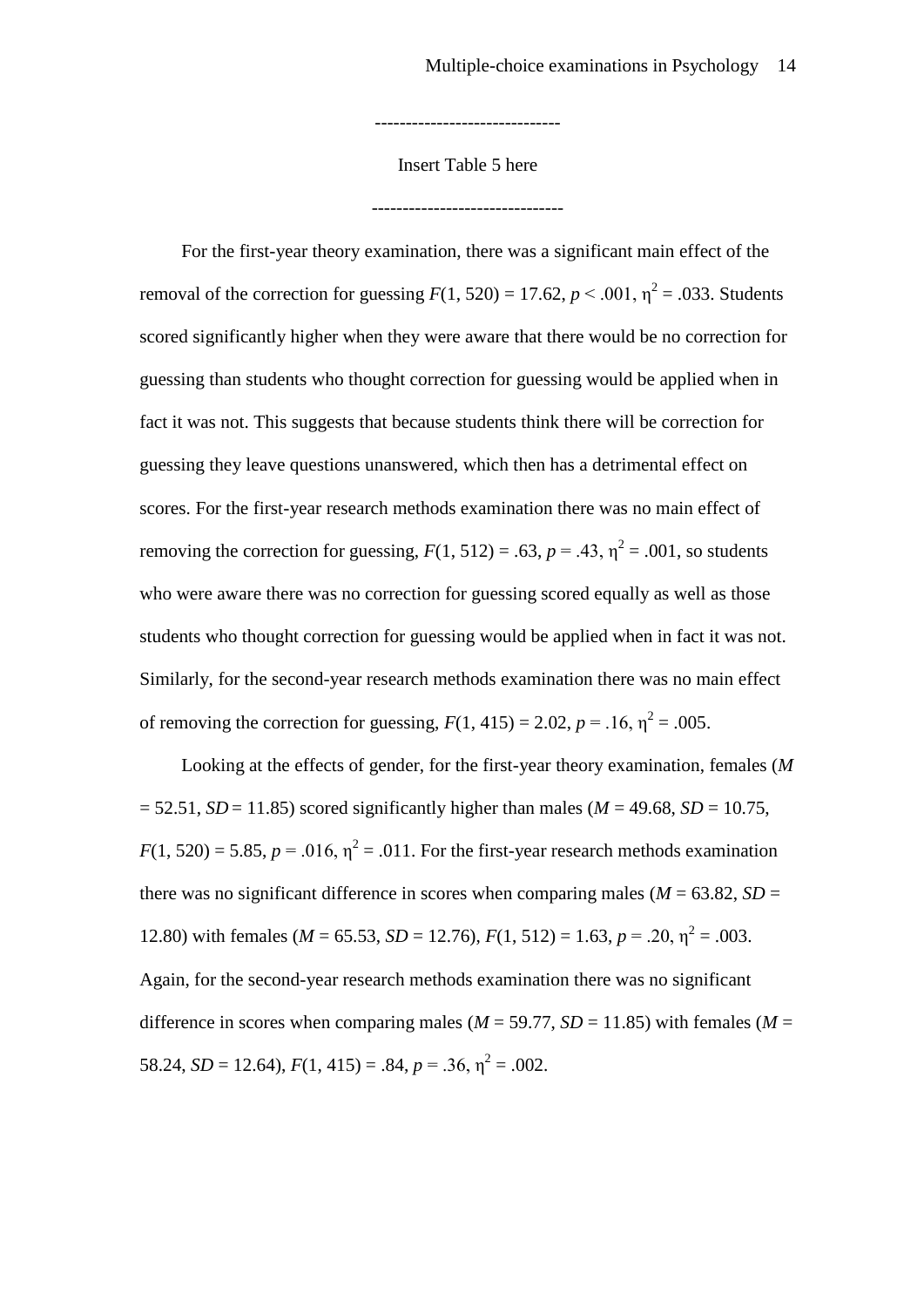#### Discussion

In summary, the results show that students scored higher and left fewer questions unanswered when there was no correction for guessing than when there was correction for guessing. In other words, the correction for guessing did reduce students' marks. However, implementing a correction for the first-year theory MC examination to those who were not aware of the correction did not lower students' scores compared with those who were aware of the correction for guessing. In fact, the implementation of correction for guessing for students not aware that one would be used meant that they still scored slightly higher than those who were aware of the correction. This suggests that for the theoretical MC examination the correction for guessing did not actually do the job it was supposed to. If it did, we would expect the marks for the not aware cohort to be significantly lower compared with the aware cohort. For the two research methods MC examinations there was little or no difference depending on whether students were aware or not aware of the correction for guessing.

When the correction for guessing was removed from the first-year theory MC examination, students who were told there was no correction for guessing scored higher than those who were told that there was correction. This is not surprising given that in this MC examination with correction for guessing students tended to leave a large percentage of questions unanswered. In the two research methods MC examinations there was no difference across the two cohorts when the correction for guessing was removed.

#### Study 2

The findings of Study 1 indicated that differences did occur in students' scores on MC examinations according to whether or not correction for guessing was implemented, but we still do not know how the correction for guessing affected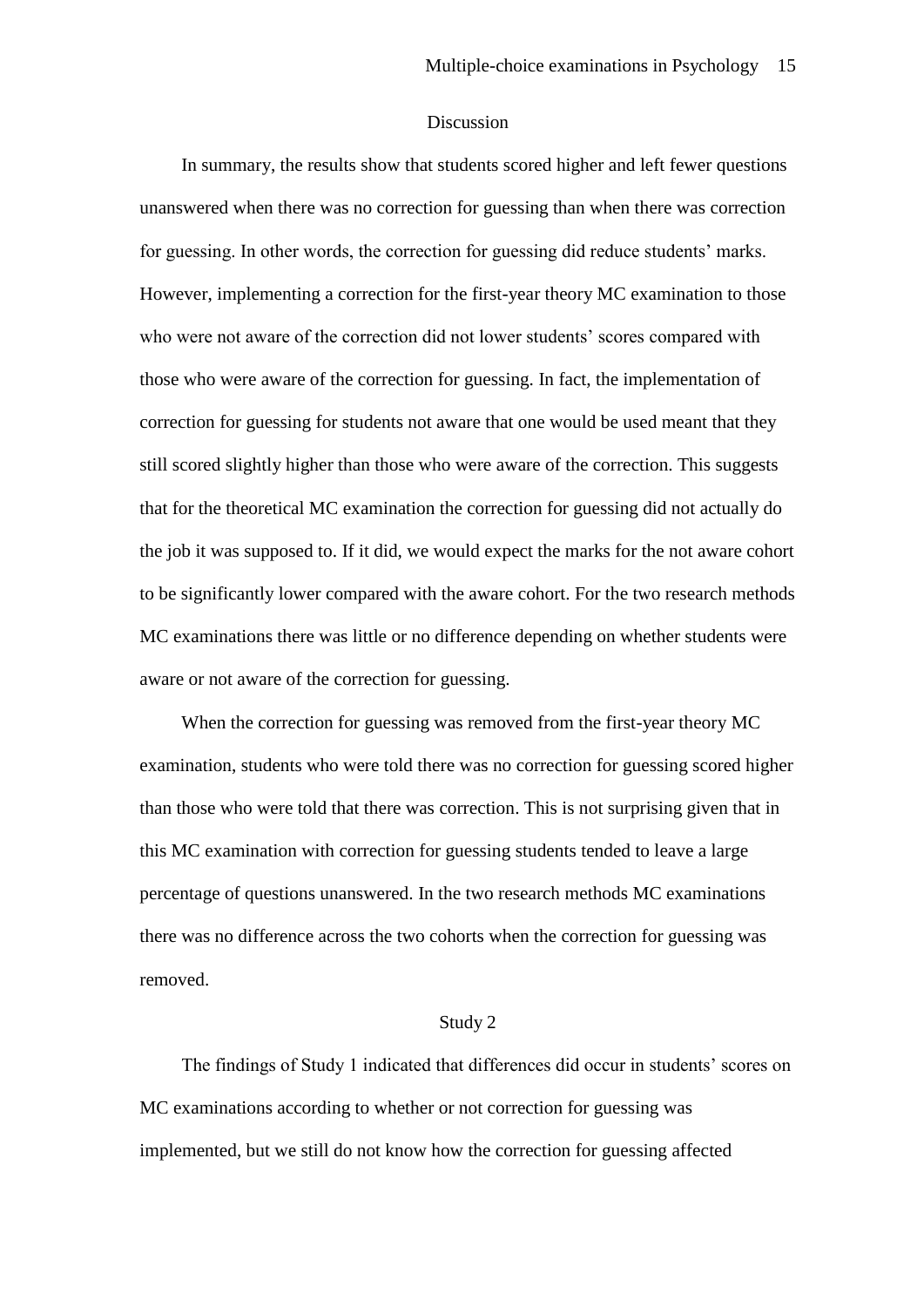students' attitudes and strategies towards the examination. Therefore, Study 2 was designed to examine students' perceptions of the correction for guessing procedure with regard to both closed-book and open-book MC examinations. The distinction between open-book and closed- book examinations was made because research suggests that students approach these examinations differently (Ioannidou, 1997; Theophilides & Dionysiou, 1996; Theophilides & Koutselini, 2000).

#### Method

*Participants.* A further 116 (24 male and 88 female) first-year Psychology students evaluated both open-book and closed-book MC examinations. The mean age of the participants was  $19.47$  (*SD* = 4.20). Students completed the evaluations approximately two weeks after the examinations at the start of a lecture, before their marks were published. These students comprised a different cohort than those in Study 1, although the examination questions were drawn from the same question bank.

*Materials*. Five questions were constructed to investigate students' confidence and perceptions of performance in the MC examinations. Specifically, students were asked "Did the correction for guessing make you feel less confident about answering questions you were not sure about?", "Did the correction for guessing make you feel more anxious about the exam and your performance", "How confident did you feel about your performance after the exam?", "Do you think you prepared more for the exam knowing there was a correction for guessing?" and "Do you think having a correction for guessing is a good idea?" Students responded to the items using a 7-point Likert scale (from  $1 = not$  *at all* to  $7 = very$  *much*).

Additionally, students were asked "how many questions on the exam paper did you leave blank" and "how many questions would you have left blank if there had not been a correction for guessing". Students completed all questions twice: once with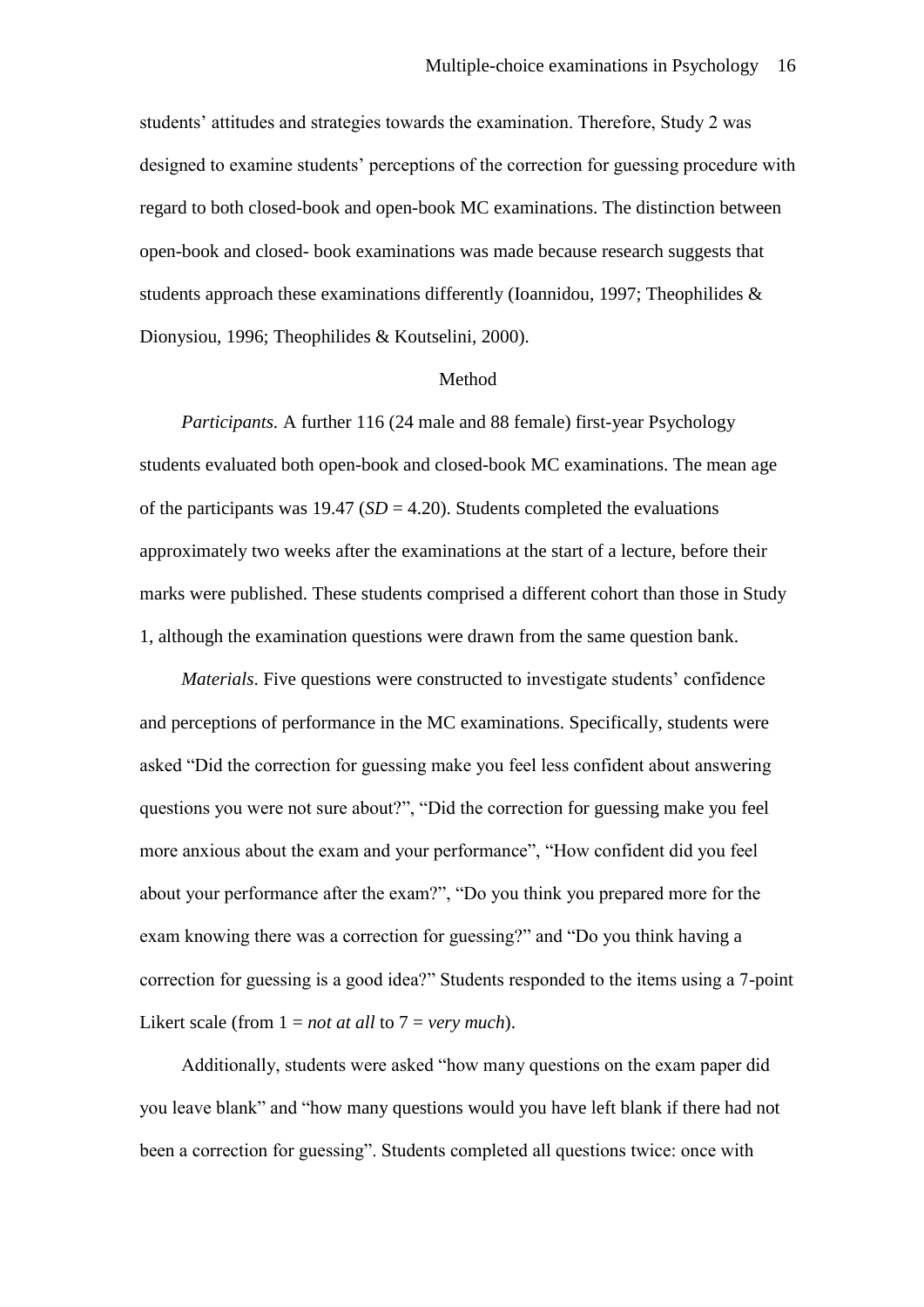regard to an open-book MC examination and once with regard to a closed-book MC examination. The open-book MC examination was designed to assess students' knowledge of research methods and the closed-book examination was designed to assess students' knowledge of Psychological theory. In the open-book examination students were able to use course materials and textbooks. Each of these MC examinations was one component of a wider range of assessment methods used to assess students' performance on two different first-year Psychology modules. The number of questions in the closed-book examination was 72 but in the open-book examination there were 45 questions. There were fewer questions in the open-book examination in order to allow there to be time for the students to carry out statistical calculations.

#### Results

Students' responses to the evaluation items were analysed separately through a series of 2 (examination condition: open-book versus close book) x 2 (gender: male versus female) mixed ANOVAs, with examination condition as a repeated measure. Table 6 displays the means and standard deviations for the students' evaluation of the MC examination.

------------------------------

Insert Table 6 here

-------------------------------

There was a significant main effect of examination condition for whether the correction for guessing made students less confident about answering questions,  $F(1,113) = 9.74$ ,  $p = 0.002$ ,  $\eta^2 = 0.079$ ; confidence in examination performance,  $F(1,114)$  $= 28.31, p < .001, \eta^2 = .199$ ; and anxiety surrounding the examination and their performance,  $F(1,114) = 2.92$ ,  $p = .09$ ,  $\eta^2 = .025$ . Students felt less confident about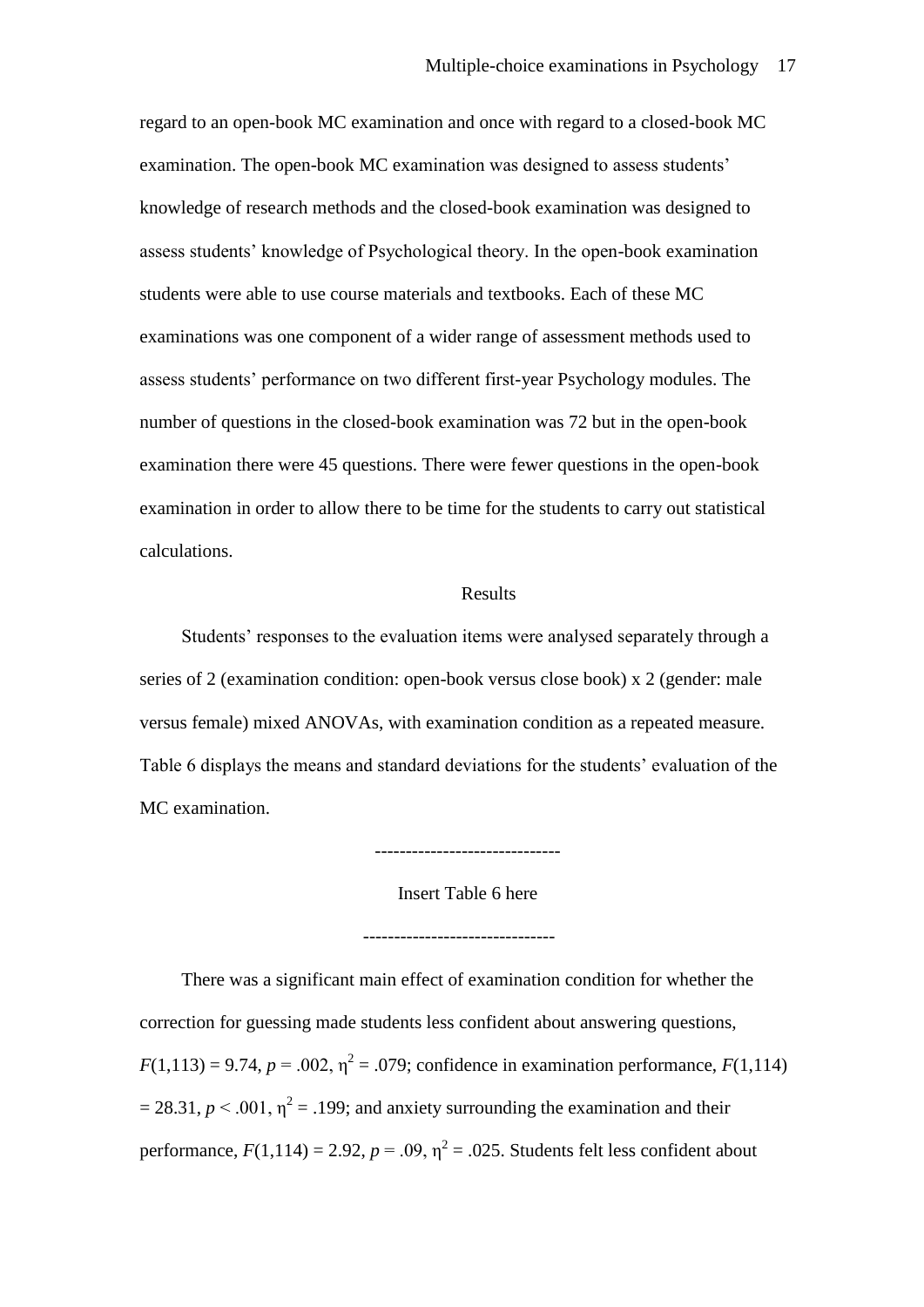answering questions, less confident in their examination performance and had higher anxiety about their performance when correction for guessing was used in conjunction with the closed-book MC examination than in the open-book examination. Similarly, when students were asked whether they thought the correction for guessing was a good idea, there was a significant main effect of examination condition,  $F(1,114) = 15.61$ , *p*  $< .001$ ,  $\eta^2 = .121$ . Students thought it was better to have correction for guessing for the open-book examination than for the closed-book examination. There were no gender differences or interactions between gender and examination condition for these responses.

Interestingly, there was no significant main effect of examination condition on the amount of preparation students engaged in,  $F(1,114) = .97$ ,  $p = .33$ ,  $\eta^2 = .008$ . Students reported preparing for the open-book and closed-book examination to a similar extent. This is quite surprising given that students were aware that they were able to take their course material and textbooks into the open-book MC examination. However, there was a marginally significant interaction between examination condition and gender for preparation,  $F(1,114) = 3.69$ ,  $p = .057$ ,  $\eta^2 = .031$ . Repeated measures ANOVAs, preformed separately for each gender, revealed that females prepared more for the closed-book examination ( $M = 4.49$ ,  $SD = 1.43$ ) than for the open-book examination ( $M$  $= 4.12$ , *SD* = 1.34),  $F(1,90) = 9.58$ ,  $p = .003$ ,  $\eta^2 = .096$ . There was no significant difference in the amount that males prepared for the open-book ( $M = 3.88$ ,  $SD = 1.54$ ) and closed- book examination ( $M = 3.76$ ,  $SD = 1.59$ ),  $F(1,24) = .30$ ,  $p = .59$ ,  $\eta^2 = .012$ . Further, there was no significant main effect of gender on preparation.

## *Questions left unanswered*

Due to the variation in the number of questions for each examination, the students' estimates of the number of questions they left unanswered, and the number of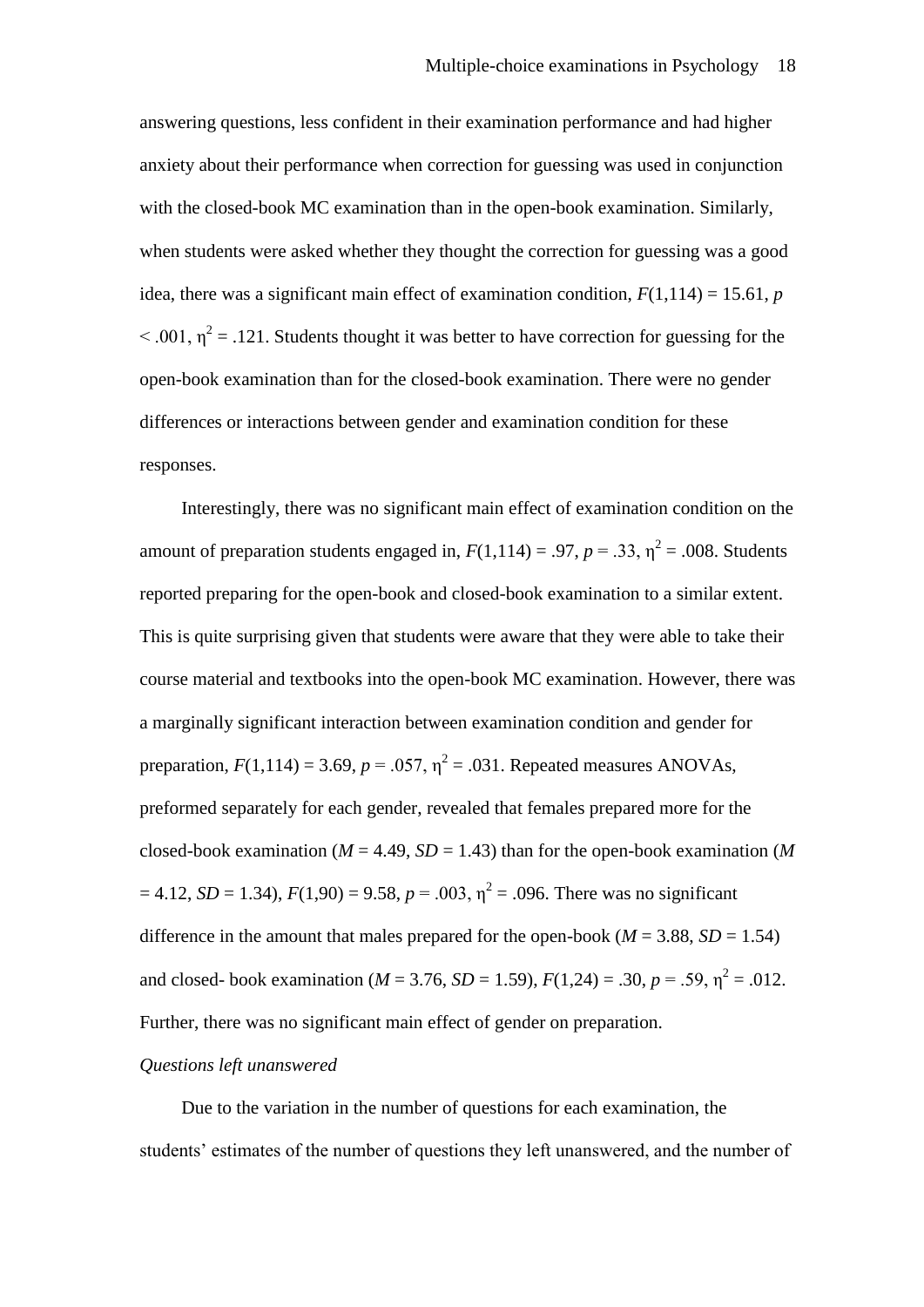questions that they would have left unanswered if correction for guessing had not been used, were converted into percentages for each examination. As before, 2 (examination condition: open-book versus close book) x 2 (gender: male versus female) mixed ANOVAs were conducted, with examination condition as a repeated measure. There was a significant main effect of examination type on the estimated percentage of unanswered questions,  $F(1,110) = 6.79$ ,  $p = .010$ ,  $\eta^2 = .058$ . Students reported leaving a higher percentage of questions unanswered on the closed-book examination ( $M = 9.82$ ,  $SD = 10.12$ ) than the open-book examination ( $M = 7.40$ ,  $SD = 9.39$ ). Similarly, there was a marginal main effect of examination condition on the percentage of answers that students would have left unanswered if there was no correction for guessing,  $F(1,114) =$ 3.72,  $p = 0.056$ ,  $\eta^2 = 0.032$ . Students estimated that if there would have been no correction for guessing they would have left more questions unanswered on the open-book examination ( $M = .98$ ,  $SD = 5.49$ ) than on the closed-book examination ( $M = .50$ ,  $SD =$ 5.49). There was also a marginally significant interaction between examination condition and gender,  $F(1,114) = 2.86$ ,  $p = .093$ ,  $\eta^2 = .024$ .

#### Discussion

In summary, these results suggest that these students appeared to favour the use of correction for guessing for open-book MC examinations. Specifically, students reported that implementing correction for guessing was a good idea for open-book MC examinations but less so for closed-book examinations. Also, the students reported higher levels of confidence both in their performance and in selecting answers when the correction for guessing was used for the open-book MC examination than for the closed-book examination. It was also interesting to see that females prepared more for the closed-book examination than for the open-book examination, but that males reported equal levels of preparation for the two examinations. It is possible that this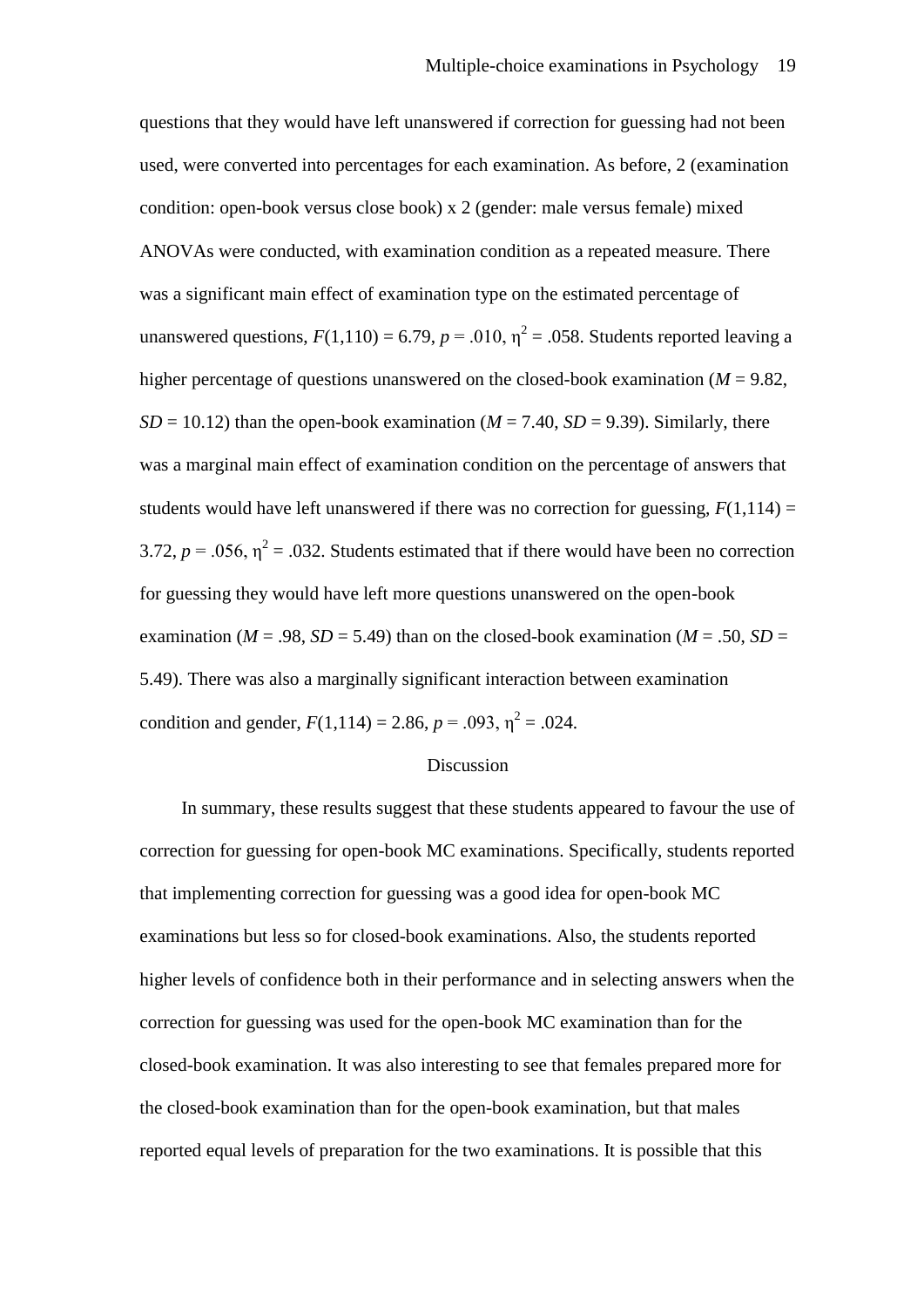may account for the results in Study 1 which showed that females tended to score higher on the closed-book examination than males. This result also suggests that females tend to be more strategic in their preparation for examinations than do males.

# General Discussion

The aim of the research outlined in this paper was to investigate students' performance on, and attitudes towards, MC examinations. In particular, we were interested in the effects of correction for guessing because of its increasing popularity as a marking criterion in MC examinations. In our first study we examined how students' knowledge of correction for guessing affected their performance. This was possible because there was a change in marking criteria between the two cohorts: for one cohort the correction for guessing was not applied and therefore students were unaware of the correction, but for the second cohort the correction for guessing was introduced and therefore students were aware of the correction.

Students scored higher on the MC examinations when there was no correction for guessing than when one was implemented with their knowledge. However, implementing correction for the first-year theory MC examination to those who were not aware that a correction would be implemented did not lower scores compared to those who were aware of the correction for guessing. In fact, the implementation of correction for guessing for those not aware meant that they still scored slightly higher than those who were aware of the correction. For the research methods MC examinations there was little or no difference depending on whether students were aware or not aware of the correction for guessing.

When the correction for guessing was removed from the first-year theory MC examination, students who were told there was no correction for guessing scored higher than those who were told that there was correction. This is not surprising given that in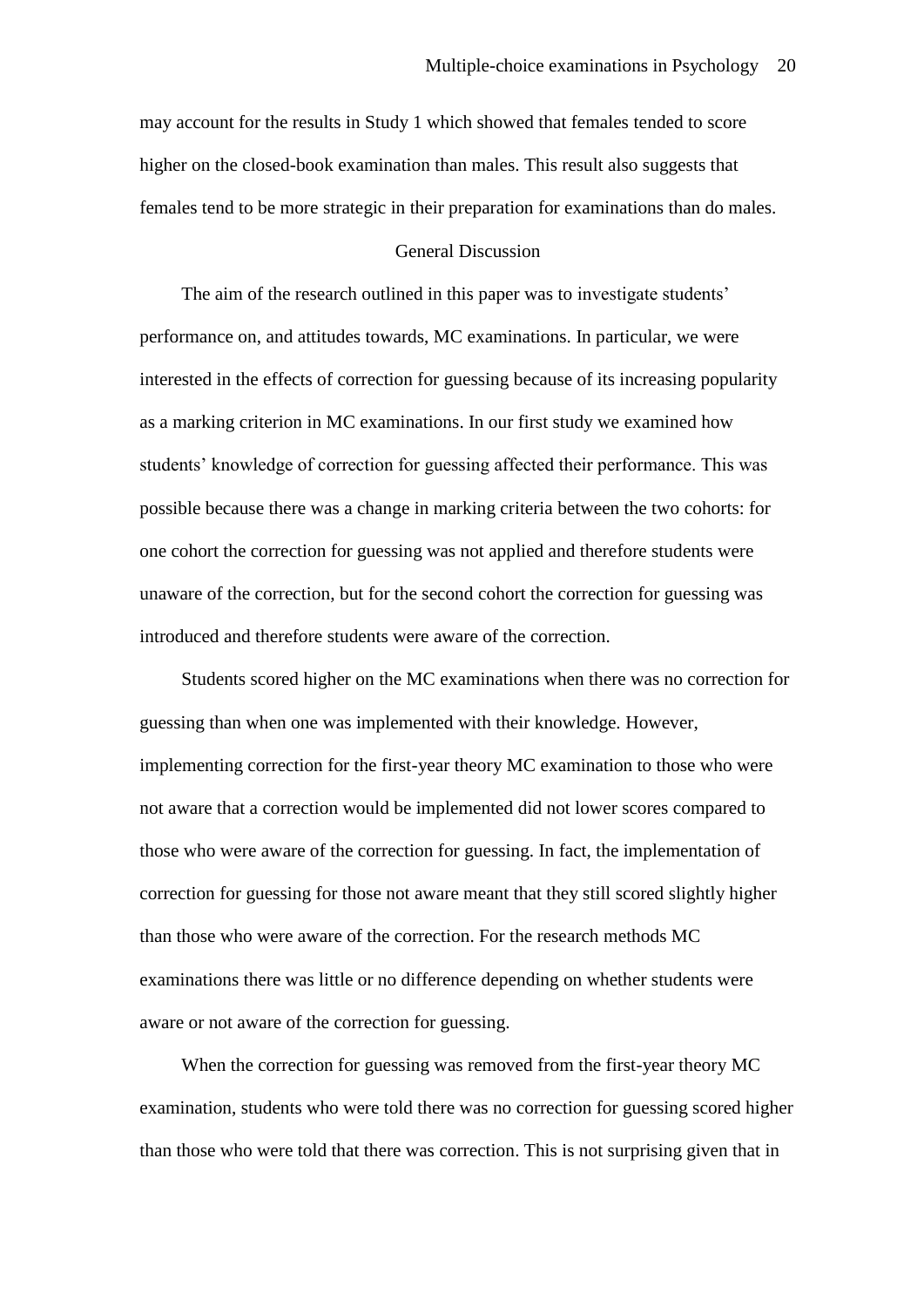the latter examination students tended to leave a large percentage of the questions unanswered. In the research methods MC examinations there was no difference between the two cohorts when the correction for guessing was removed. Together, these results suggest that correction for guessing had only a minimal influence on students' performance in the research methods examinations when the examination was open-book. Furthermore, for the theory closed-book examination, the correction for guessing led students to leave more questions unanswered and as such their performance was negatively affected.

In addition to examining the effect of correction for guessing, we also examined gender differences in MC examination performance. In general, the present study added to the growing literature that suggests that there are only minimal gender differences in MC examination performance (Greene, 1997). However, there was evidence of gender differences on performance for the theory MC examination. Females tended to score higher than males on the theory MC examination, which is consistent with the findings of Hartley et al. (2007). Consequently, the pattern of gender differences may be a function of the differences in the MC examination content rather than gender *per se*. This difference in performance according to gender and MC examination topic warrants further investigation because any advantage for gender on a MC examination has implications for equality, especially given the increasing popularity of MC examinations within higher education.

Study Two revealed that students were more confident about answering questions in open-book MC examinations when there was correction for guessing compared to closed-book examinations. Similarly, students reported leaving more questions unanswered in closed-book MC examinations than in open-book examinations. This suggests that students are more likely to follow the advice 'not to guess' in closed-book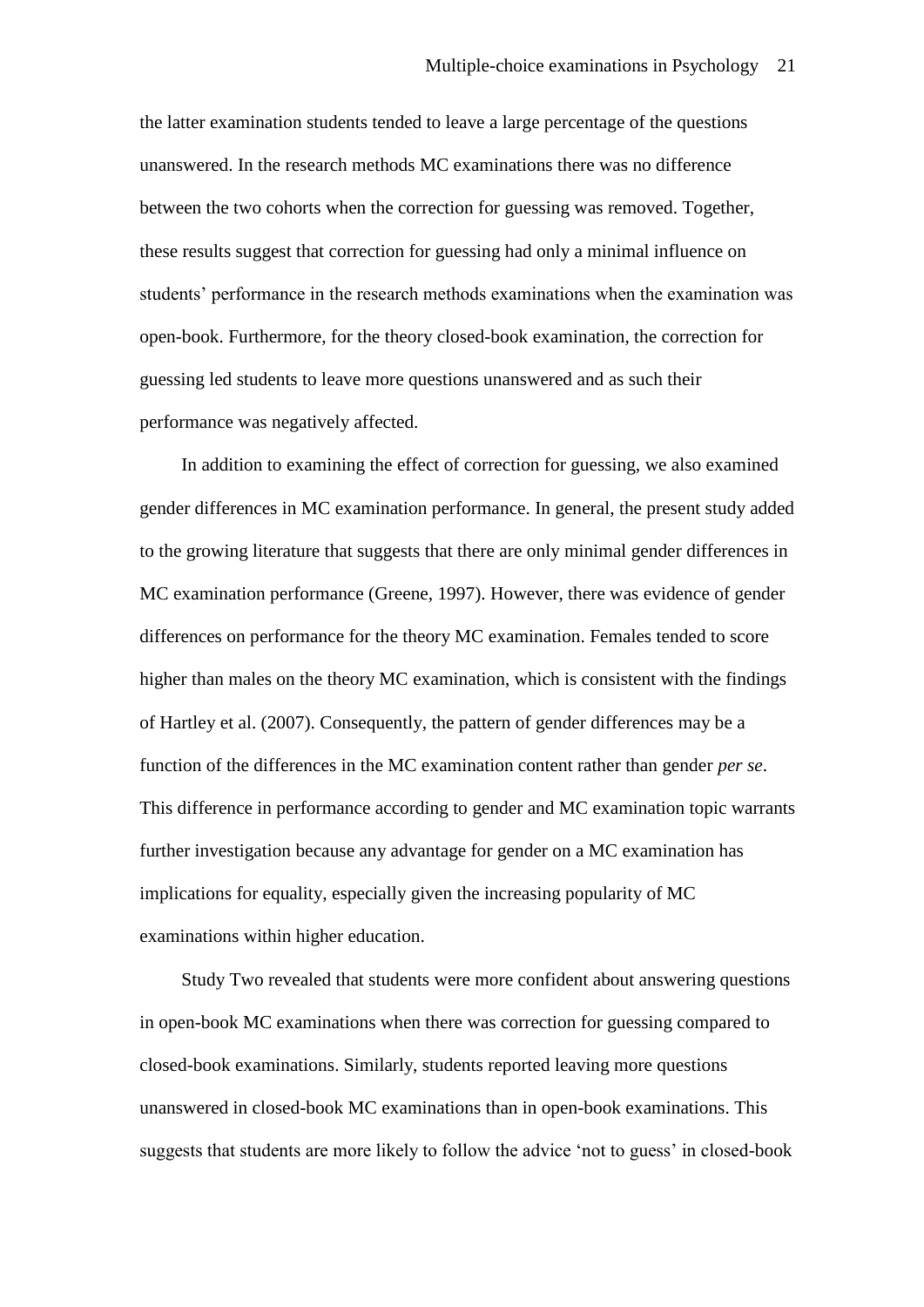MC examinations than they do in open-book MC examinations. However, consistent with previous findings (Budescu & Bar-Hillel, 1993; Hammond et al., 1998), the results of this study suggest that this strategy may be detrimental for students' performance. One explanation for this may be that students are more confident in their guesses when the MC examination is open-book because their notes and textbooks provide some partial knowledge and in this situation it is best to guess (Budescu & Bar-Hillel, 1993; Hammond et al., 1998).

In addition to leaving fewer questions unanswered in the closed-book examination compared with the open-book examination, students also reported feeling less anxious and more confident in their performance in the open-book examination. This is surprising given that a previous study has reported that students perceive open-book and closed-book examinations to be of equal difficulty (Theophilides & Dionysiou, 1996). However, the pattern of results in the present study may be partly due to preparation levels. In previous research, some authors have argued that students' prepare less for open-book than they do for closed-book examinations (Ioannidou, 1997; Theophilides & Koutselini, 2000), but this pattern of results was not replicated in the present study. One explanation for the similarity in preparation for open-book and closed-book MC examinations is that some study guides encourage students to highlight key facts and information that they may need in the examination (e.g., Collins & Kneale, 2004). Interestingly, females reported that they prepared more for the closedbook MC examination than they did for the open-book examination; this finding is consistent with previous research (Ioannidou, 1997; Theophilides & Dionysiou, 1996; Theophilides & Koutselini, 2000).

Whilst there were differences in student evaluations of the open-book and closedbook MC examinations, future research is needed to explore this topic further. In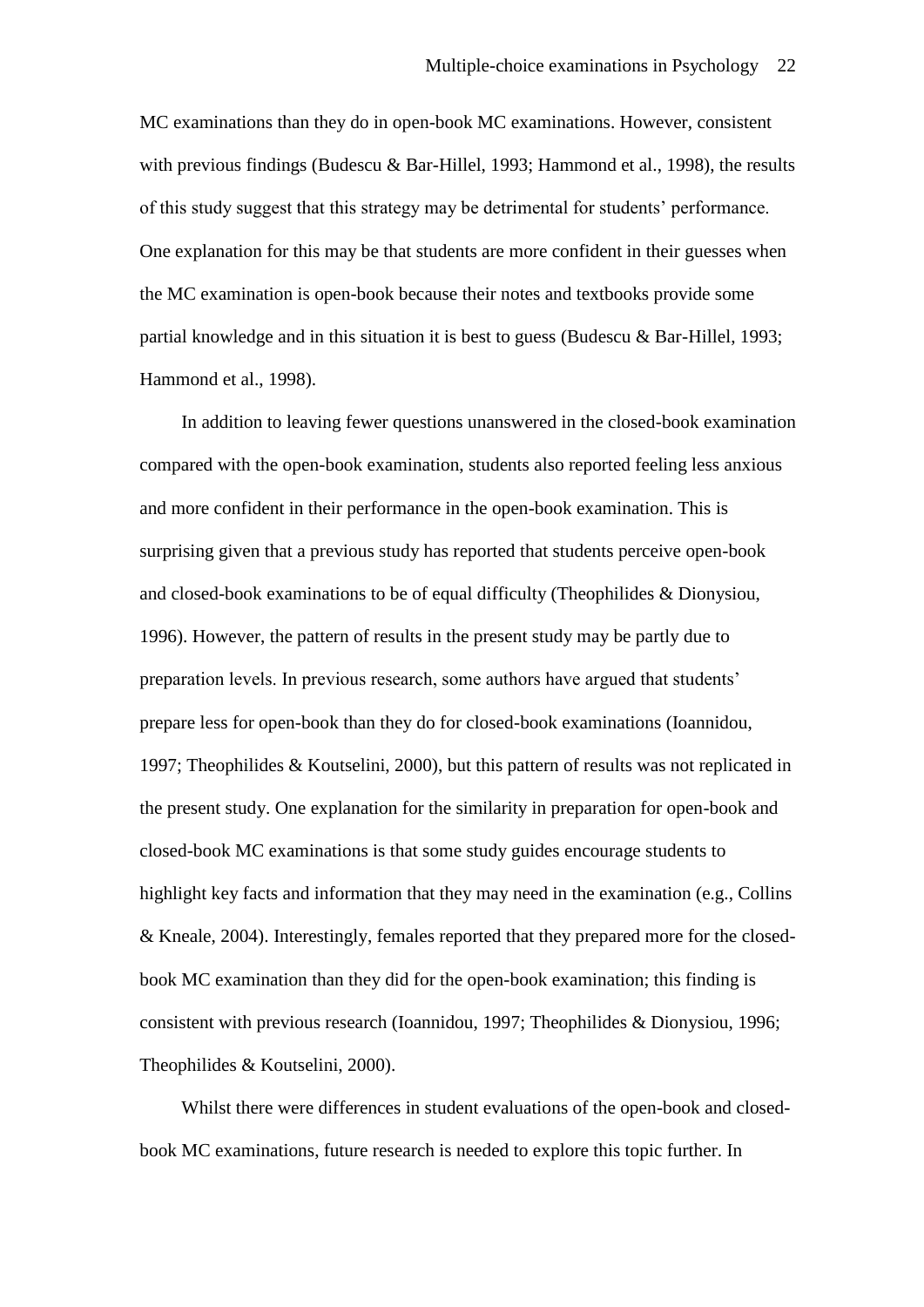particular, we compared an open-book and closed-book MC examination that covered different topics and this could have influenced the findings. Future research could compare students' perceptions of an open-book and a closed-book MC examination assessing similar skills and topics. Such an investigation would lead to a greater understanding of whether the results are due to the examination topic or the examination condition.

There are implications from the present studies for both students and instructors. From the perspective of students, the findings of the present study seem to contradict the advice given to students in study guides, which is not to guess (Collins & Kneale, 2004; Freeman & Stone, 2006). The results of the present study support the advice given by Hammond et al. (1998) that students *should* guess if they have partial knowledge.

From the perspective of instructors, there are implications for deciding whether or not correction for guessing is an appropriate marking criterion. Our data suggest that implementing correction for guessing for open-book examinations does not result in significantly poorer performance. However, for the closed-book theory MC examinations the correction for guessing did have a detrimental effect on the number of questions students left unanswered which in turn negatively affected their performance. It could be argued that applying correction for guessing to theory MC examinations is not actually an effective means of correcting for guessing at all. Instead, our research suggests that students' lack of confidence in closed-book exams means that they are more likely to leave questions unanswered than to guess.

A second implication for instructors concerns the advice they give to students about whether or not to guess. Our data seem to suggest that contrary to what students are normally advised - not to guess - guessing does not significantly reduce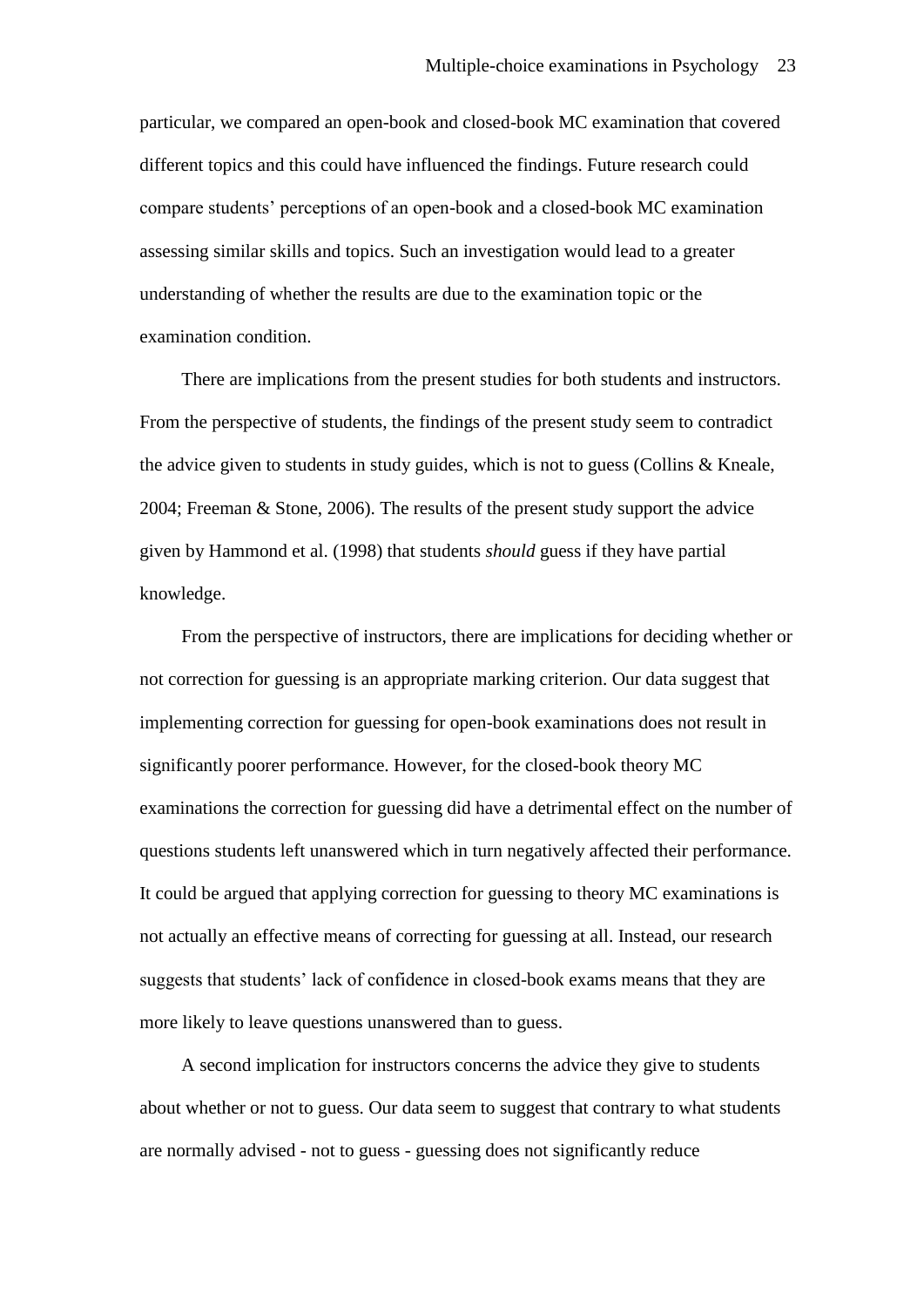performance. This suggests that instructors should be more cautious about advising students not to guess. In fact, it may be better to advise students to guess, particularly when they are able to discount some of the available options and therefore arrive at a more educated 'guess'.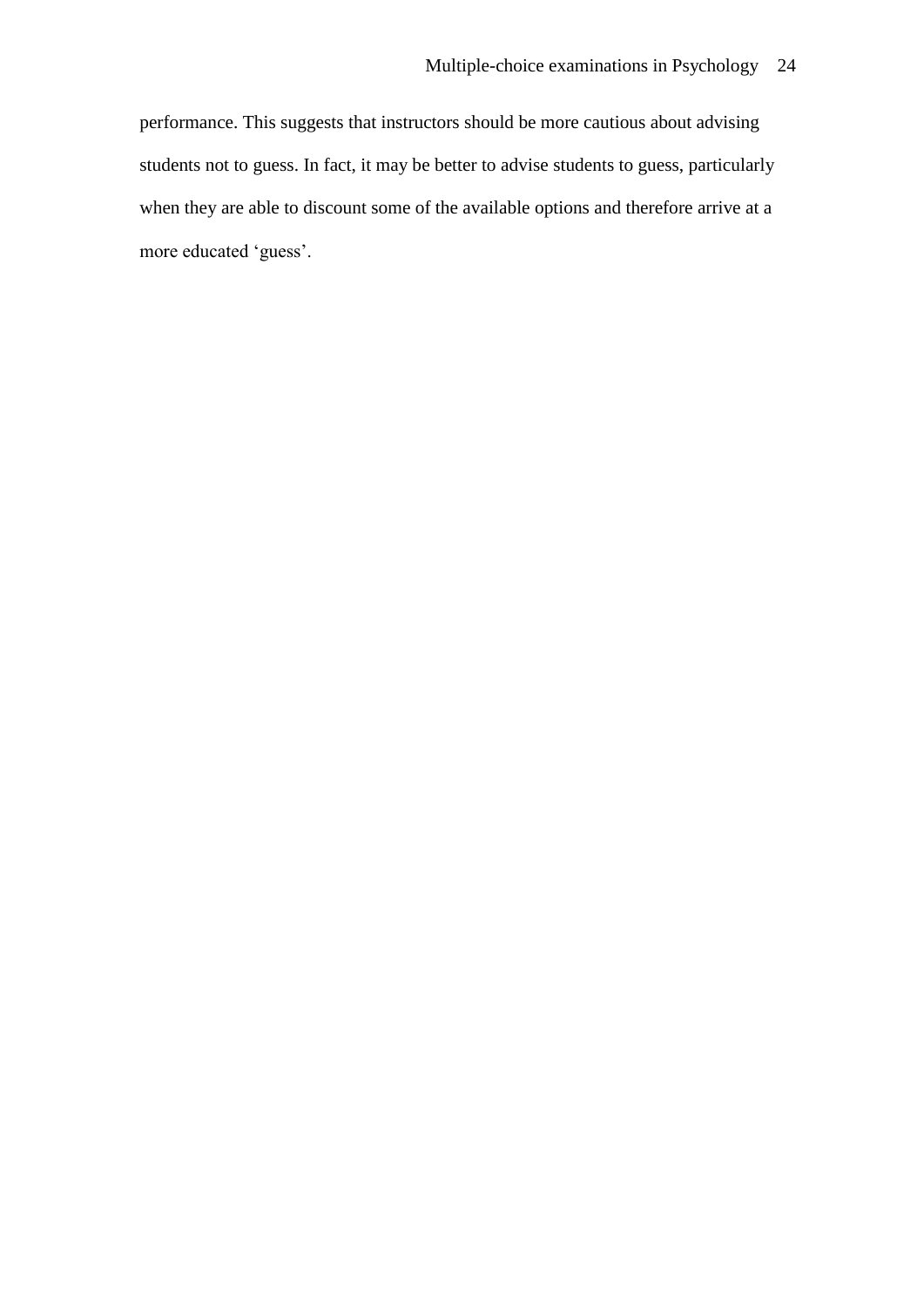#### References

- Anderson, J. (2002) Gender-related differences on open and closed assessment tasks, *International Journal of Mathematical Education in Science and Technology, 33,*  495-503.
- Ben-Shakhar, G. & Sinai, Y. (1991) Gender differences in multiple-choice tests: The role of differential guessing tendencies, *Journal of Educational Measurement, 28,*  23-35.
- Bridgeman, B. & Lewis, C. (1994) The relationship of essay and multiple-choice scores with grades in college courses, *Journal of Educational Measurement, 31,* 37-50.
- Budescu, D. & Bar-Hillel, M. (1993) To guess or not to guess: A decision-theoretic view of formula scoring, *Journal of Educational Measurement, 30,* 227-291.
- Burton, R. F. (2001) Quantifying the effects of chance in multiple choice and true/false tests: question selection and guessing of answers, *Assessment and Evaluation in Higher Education, 26,* 41-50.
- Burton, R. F. (2002) Misinformation, partial knowledge and guessing in true/false tests, *Medical Education, 36,* 805-811.
- Burton, R. F. (2004) Multiple choice and true/false tests: reliability measures and some implications of negative marking, *Assessment & Evaluation in Higher Education, 29,* 587-595.
- Burton, R. F. (2005) Multiple-choice and true/false tests: myths and misapprehensions, *Assessment & Evaluation in Higher Education, 30,* 65-72.
- Burton, R. F. & Miller, D. J. (1999) Statistical modelling of multiple-choice and true/false tests: ways of considering, and of reducing, the uncertainties attributable to guessing, *Assessment & Evaluation in Higher Education, 24,* 399-411.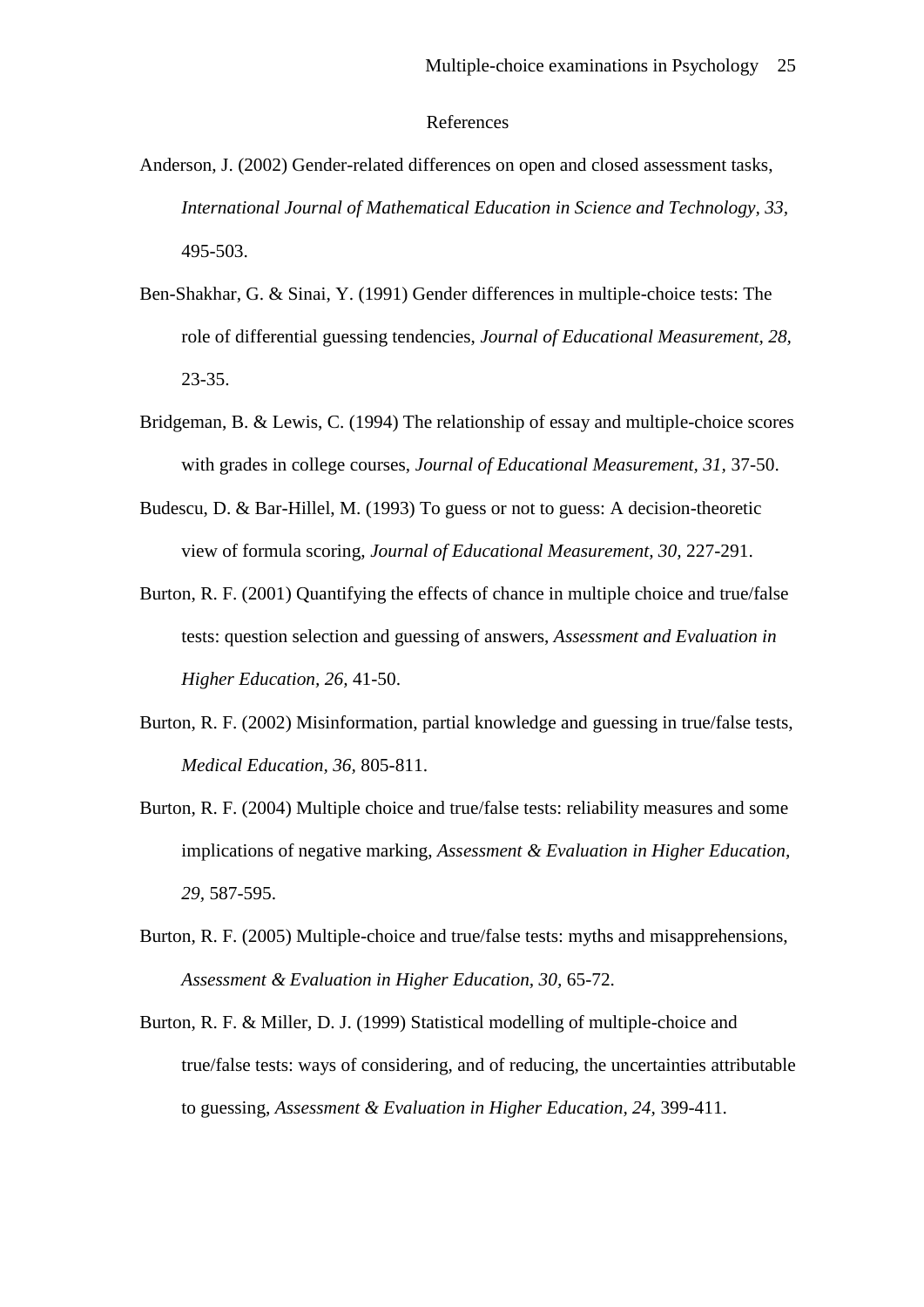- Bush, M. (2001) A multiple choice test that rewards partial knowledge, *Journal of Further and Higher Education, 25,* 157-163.
- Collins, S. C. & Kneale, P. E. (2004) *Study skills for psychology students: A practical guide* (London: Arnold).
- Diamond, J. & Evans, W. (1973). The correction for guessing, *Review of Educational Research, 43,* 181-191.
- Downs, C. T. (2006) What should make up a final mark for a course? An investigation into the academic performance of first year bioscience students, *Assessment & Evaluation in Higher Education, 31,* 345-364.
- Frary, R. B. (1988) NCME instructional module on formula scoring of multiple-choice tests (correction for guessing), *Educational Measurement: Issues and Practice, 7,*  33-38.
- Freeman, R. P. J. & Stone, T. (2006) *Study skills for psychology: succeeding in your degree* (London: Sage Publications).
- Greene, B. (1997) Verbal abilities, gender, and the introductory economics course: A new look at an old assumption, *Journal of Economic Education, 28,* 13-30.
- Hammond, E. J., McIndoe, A. K., Sansome, A. J. & Spargo, P. M. (1998) Multiplechoice examinations: adopting an evidence-based approach to exam technique, *Anaesthesia, 53,* 1105-1108.
- Hartley, J., Betts, L. & Murray, W. (2007) Gender and assessment: Differences, similarities and implications, *Psychology Teaching Review, 13,* 34-47.
- Ioannidou, M. K. (1997) Testing and life-long learning: Open-book and closed-book examination in a university course, *Studies in Educational Evaluation, 23,* 131- 139.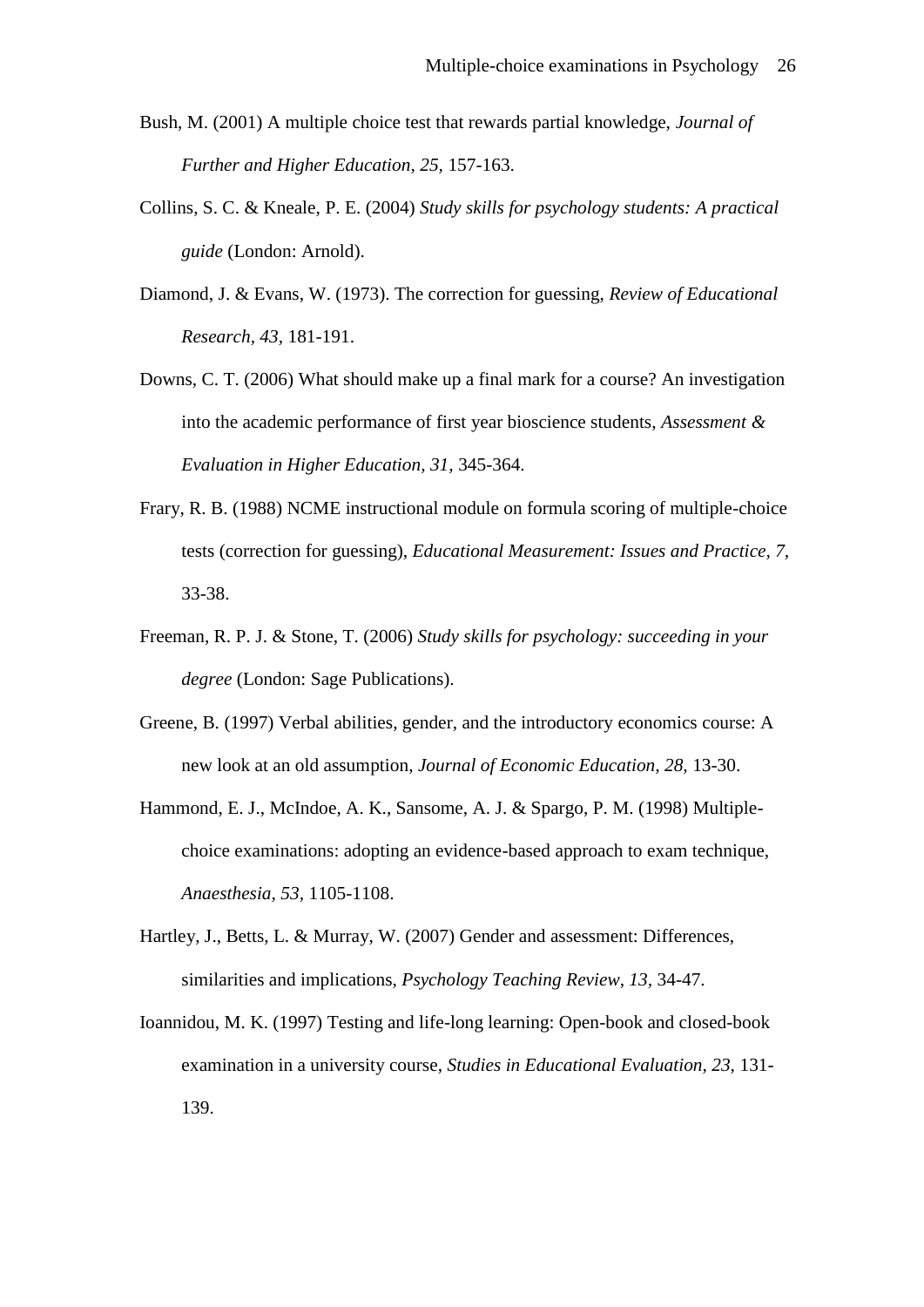- Nicol, D. (2007) E-assessment by design: using multiple-choice tests to good effect, *Journal of Further and Higher Education, 31,* 53-64.
- Paxton, M. (2000) A linguistic perspective on multiple choice questioning, *Assessment & Evaluation in Higher Education, 25,* 109-119.
- Simkin, M. G. & Kuechler, W. L. (2005) Multiple-choice tests and student understanding: what is the connection, *Decision Sciences Journal of Innovative Education, 3,* 73-97.
- Scouller, K. (1998) The influence of assessment method on students' learning approaches: multiple choice question examination versus assignment essay, *Higher Education, 35,* 453-472.
- Shine, S., Kiravu, C. & Astley, J. (2004) In defence of open-book engineering degree examinations, *International Journal of Mechanical Engineering Education, 32,*  197-211.
- Tabachnick, B. G. & Fidell, L. S. (2001) *Using multivariate statistics* (4<sup>th</sup> ed.) (Boston: Allyn and Bacon).
- Theophilides, C. & Dionysiou, O. (1996) The major functions of the open-book examination at the university level: A factor analytic study, *Studies in Educational Evaluation, 22,* 157-170.
- Theophilides, C. & Koutselini, M. (2000) Study behavior in the closed-book and the open-book examination: A comparative analysis, *Educational Research and Evaluation, 6,* 379-393.
- Von Schrader, S. & Ansley, T. (2006) Sex differences in the tendency to omit items on multiple-choice tests: 1980-2000, *Applied Measurement in Education, 19,* 41-65.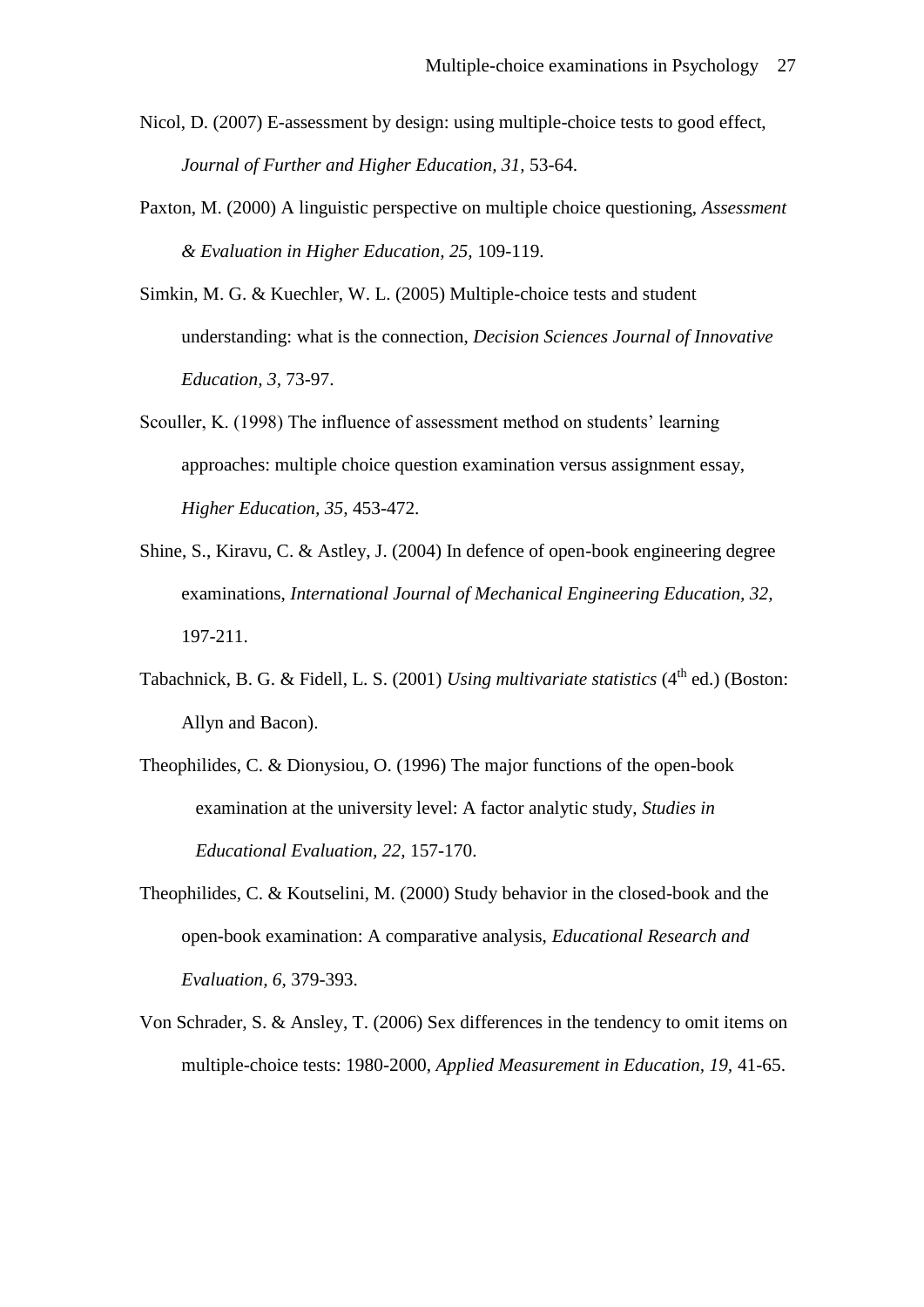- Walker, D. M. & Thompson, J. S. (2001) A note on multiple choice exams, with respect to students' risk preference and confidence, *Assessment & Evaluation in Higher Education, 26,* 261-267.
- Williams, R. L. & Clark, L. (2004) College students' ratings of student effort, student ability and teacher input as correlates of student performance on multiple-choice exams, *Educational Research, 46,* 229-239.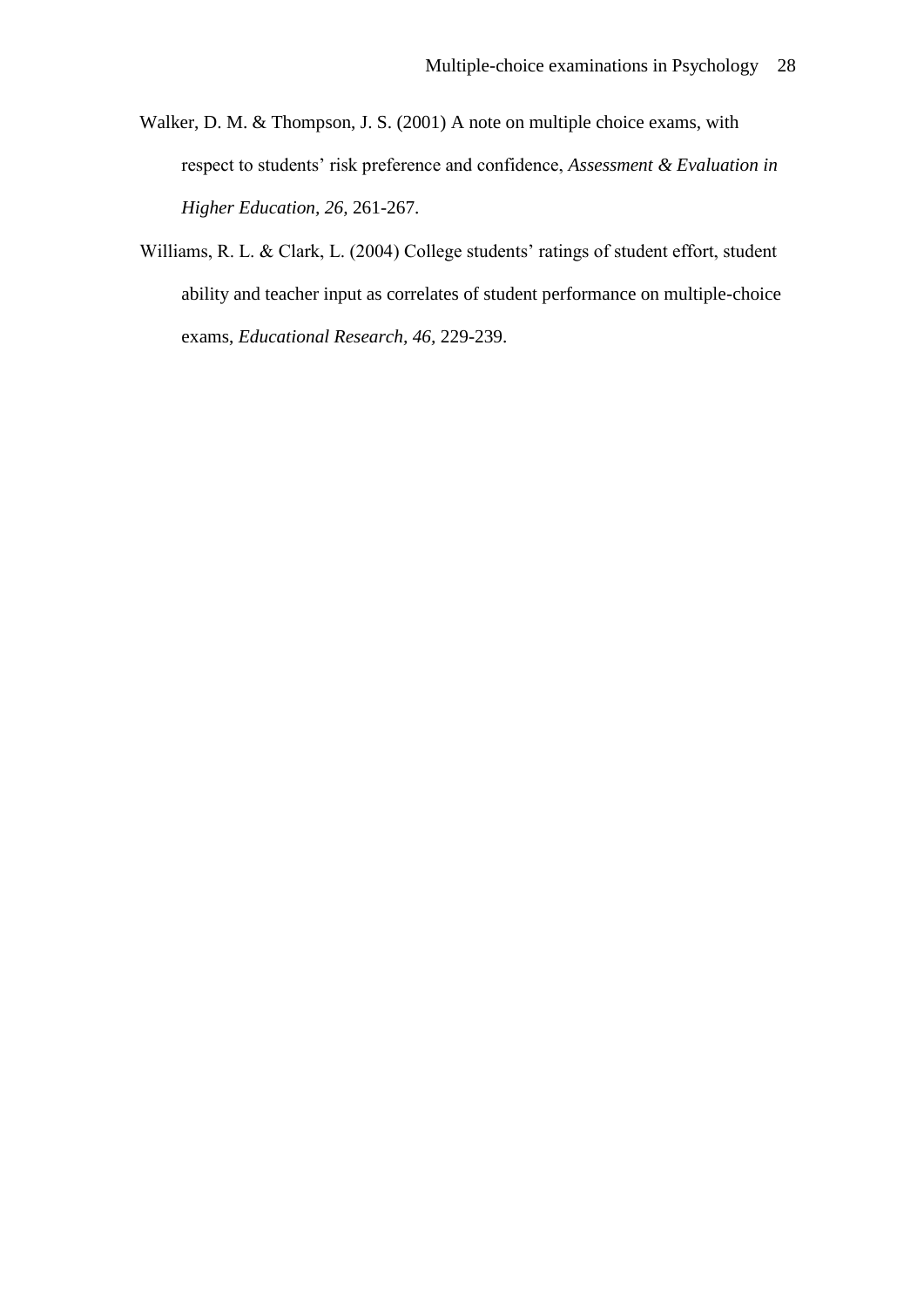# Footnotes

<sup>1</sup>In the context of the two studies presented in this paper we use the term correction for guessing to denote that only a proportion of a mark was deducted and to reflect the fact that the marking criterion was used to discourage guessing (see Burton, 2005).

<sup>2</sup>We recognise that the descriptive statistics for these analyses may indicate that the data are not normally distributed. However, with such a large sample size, the effect of non-normal distributions is minimal (Tabachnick & Fidell, 2001).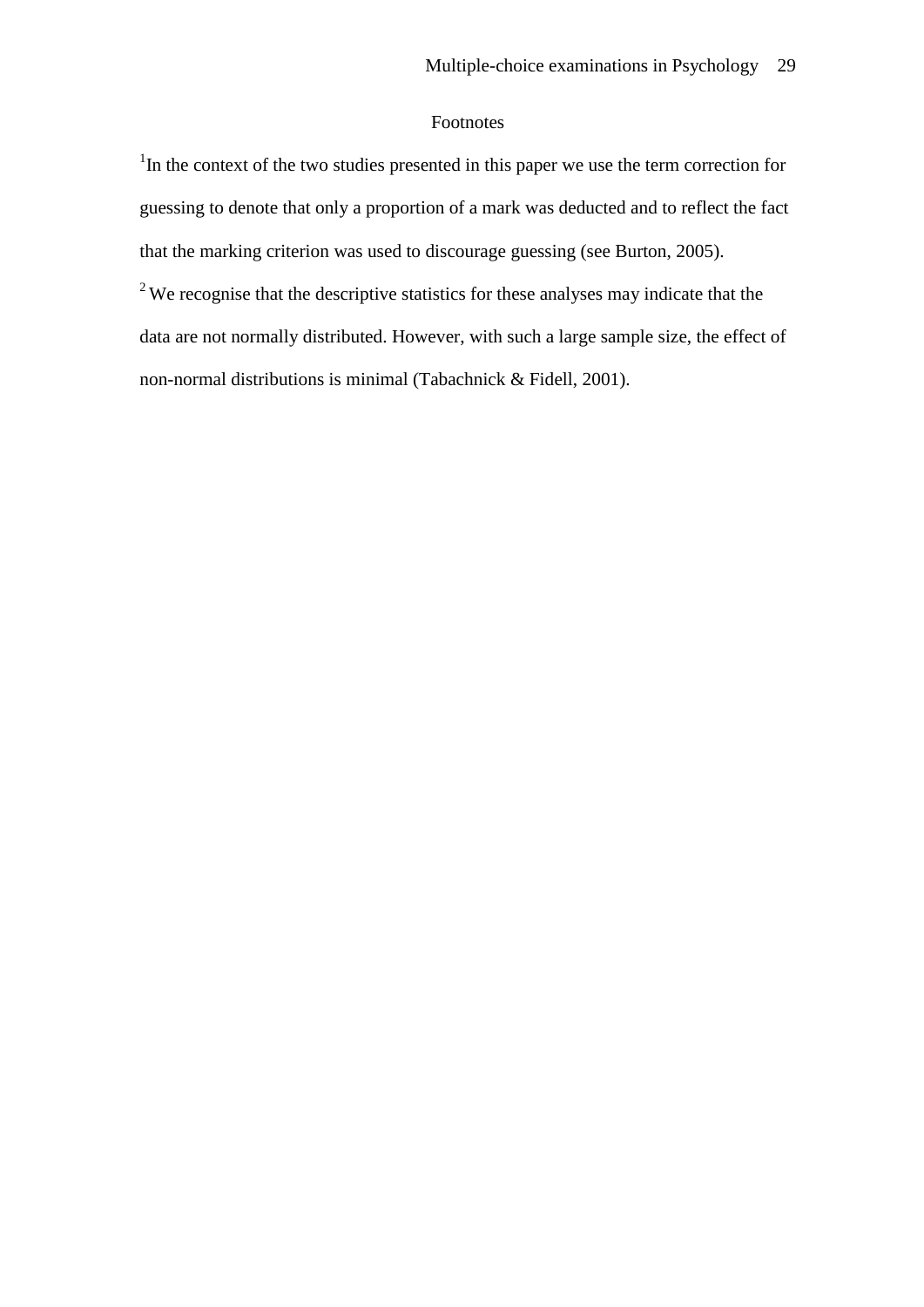# Table 1.

*Study 1. Number of students who participated in each MC examination according to cohort and gender* 

|                                 | Number of participants according to cohort and gender |        |          |      |        |       |
|---------------------------------|-------------------------------------------------------|--------|----------|------|--------|-------|
|                                 | Cohort 1                                              |        | Cohort 2 |      |        |       |
| Examination                     | Male                                                  | Female | Total    | Male | Female | Total |
| First-year theory               | 65                                                    | 203    | $269*$   | 64   | 192    | 256   |
| First-year<br>research methods  | 61                                                    | 203    | $265*$   | 67   | 185    | 252   |
| Second-year<br>research methods | 44                                                    | 146    | $202*$   | 41   | 188    | 229   |

\*In the first cohort, some students withdrew from the course and therefore their gender is unknown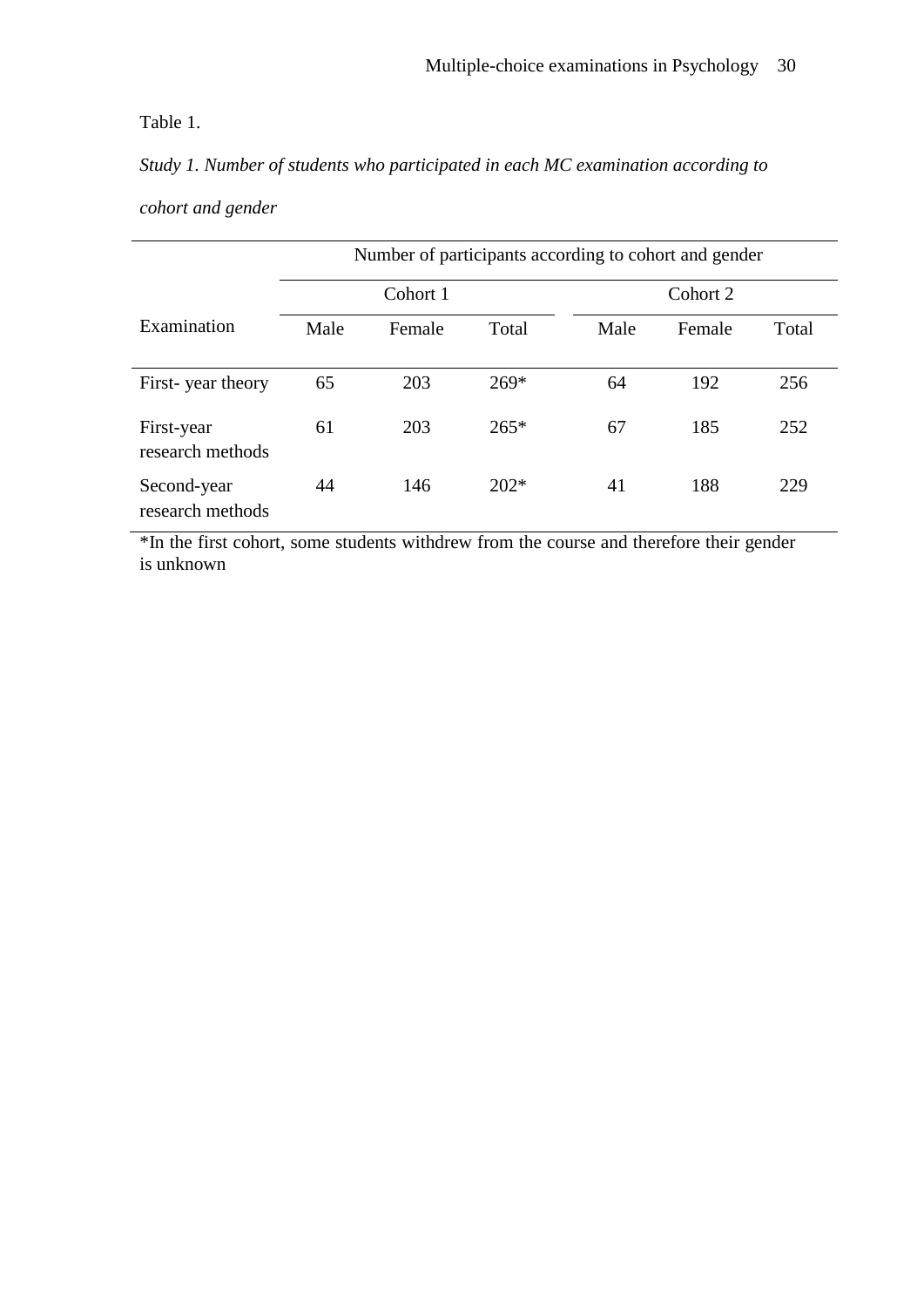Table 2.

*Study 1. Means and standard deviations for performance on MC examinations according to different marking criteria (as percentages)*

|                              | Marking criteria             |                              |  |  |
|------------------------------|------------------------------|------------------------------|--|--|
| Examination                  | No correction for guessing   | Correction for guessing      |  |  |
| First-year theory            | 54.33 (10.65) <sub>a</sub>   | 37.90 $(14.46)$ <sub>b</sub> |  |  |
| First-year research methods  | 65.38 $(11.53)_{a}$          | 57.35 $(16.74)_b$            |  |  |
| Second-year research methods | 59.48 $(11.24)$ <sub>a</sub> | 48.34 $(16.14)_b$            |  |  |

*Note:* Within rows means with different subscripts are significantly different at  $p < .01$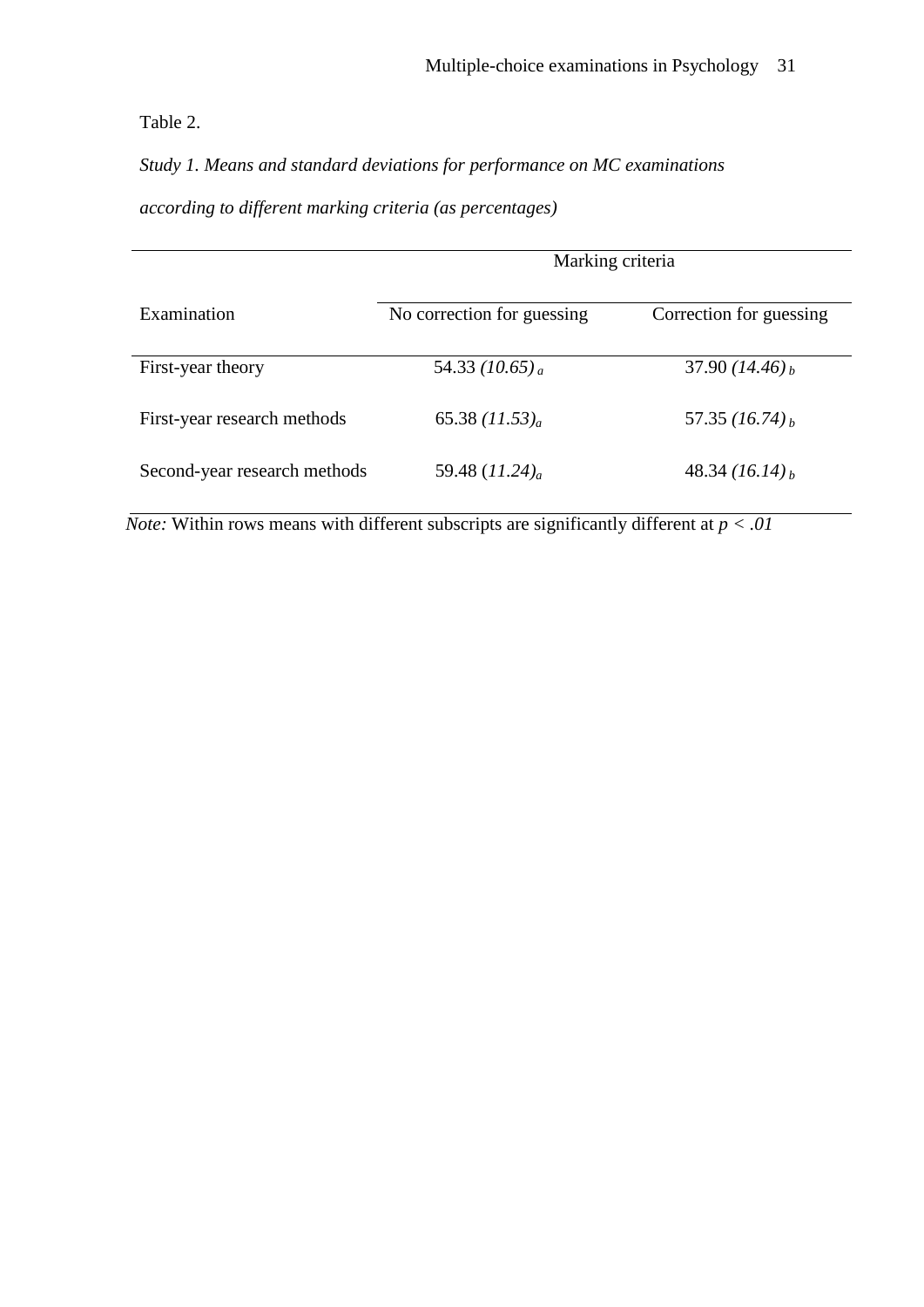Table 3.

*Study 1. Means and standard deviations for percentage of questions left unanswered on MC examinations according to different marking criteria (as percentages)* 

|                              | Marking criteria           |                              |  |
|------------------------------|----------------------------|------------------------------|--|
|                              |                            |                              |  |
| Examination                  | No correction for guessing | Correction for guessing      |  |
|                              |                            |                              |  |
| First-year theory            | 0.11 $(0.42)$ <sub>a</sub> | 16.48 $(12.96)_b$            |  |
|                              |                            |                              |  |
| First-year research methods  | 0.40 $(0.40)$ <sub>a</sub> | 12.52 $(11.44)_b$            |  |
|                              |                            |                              |  |
| Second-year research methods | 0.39(2.42) <sub>a</sub>    | $21.74 (18.88)$ <sub>b</sub> |  |
|                              |                            |                              |  |

*Note:* Within rows means with different subscripts are significantly different at  $p < .001$ .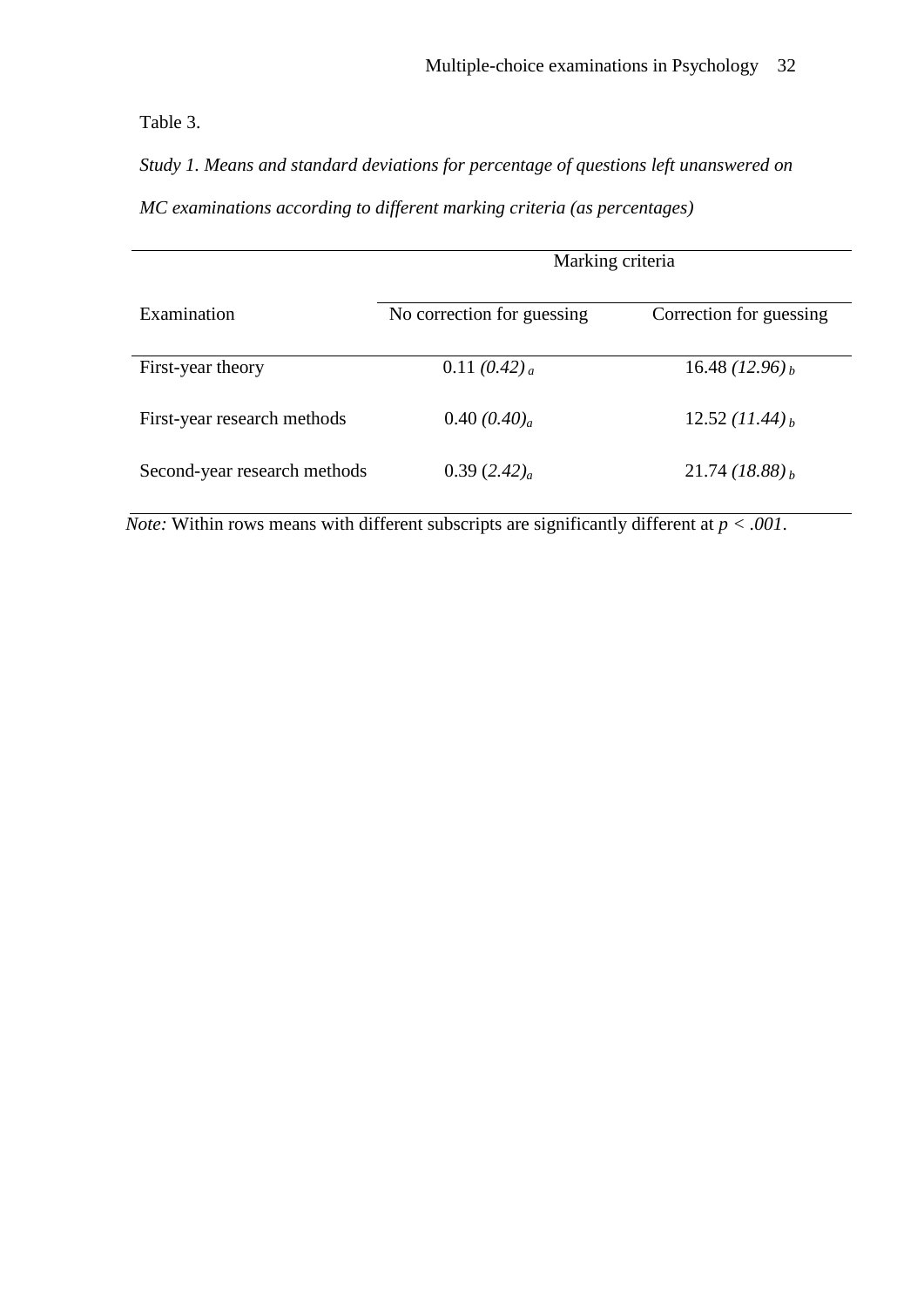Table 4.

*Study 1. The effect of introducing correction for guessing on those not aware: Means and standard deviations for performance on MC examinations according to awareness of the correction for guessing (as percentages)*

|                              | Awareness of the correction for guessing |                              |  |
|------------------------------|------------------------------------------|------------------------------|--|
| Examination                  | Not aware of correction                  | Aware of correction          |  |
| First-year theory            | 39.29 $(14.15)$ <sub>a</sub>             | 37.90 (14.46) <sub>a</sub>   |  |
| First-year research methods  | 54.06 $(15.29)a$                         | 57.35 $(16.74)$ <sub>a</sub> |  |
| Second-year research methods | 46.24 $(14.81)_{a}$                      | 48.34 $(16.14)$ <sub>a</sub> |  |

*Note:* Within rows means with different subscripts are significantly different at  $p < .05$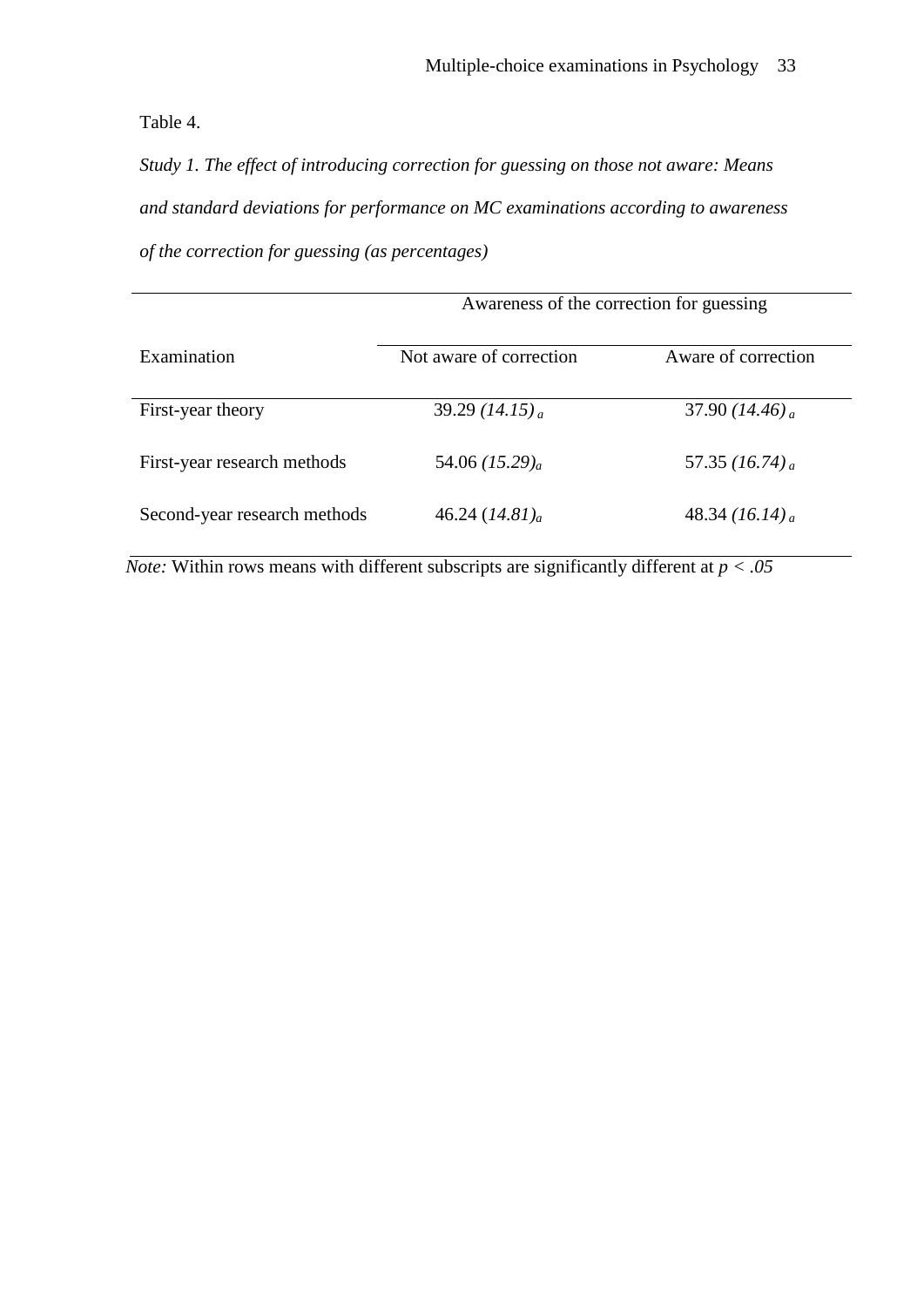Table 5.

*Study 1. The effect of removing the correction for guessing on those who believed correction would be applied: Means and standard deviations for performance on MC examinations according to awareness of the correction for guessing (as percentages)*

|                              | Effect of removing the correction for guessing |                              |  |  |
|------------------------------|------------------------------------------------|------------------------------|--|--|
| Examination                  | Not aware correction                           | Aware of no correction       |  |  |
|                              | would be removed                               |                              |  |  |
| First-year theory            | 49.18 $(12.08)$ <sub>a</sub>                   | 54.33 $(10.65)_b$            |  |  |
| First-year research methods  | 64.82 $(13.98)$ <sub>a</sub>                   | 65.38 $(11.53)a$             |  |  |
| Second-year research methods | 57.78 $(13.41)$ <sub>a</sub>                   | 59.48 $(11.24)$ <sub>a</sub> |  |  |

*Note:* Within rows means with different subscripts are significantly different at  $p < .01$